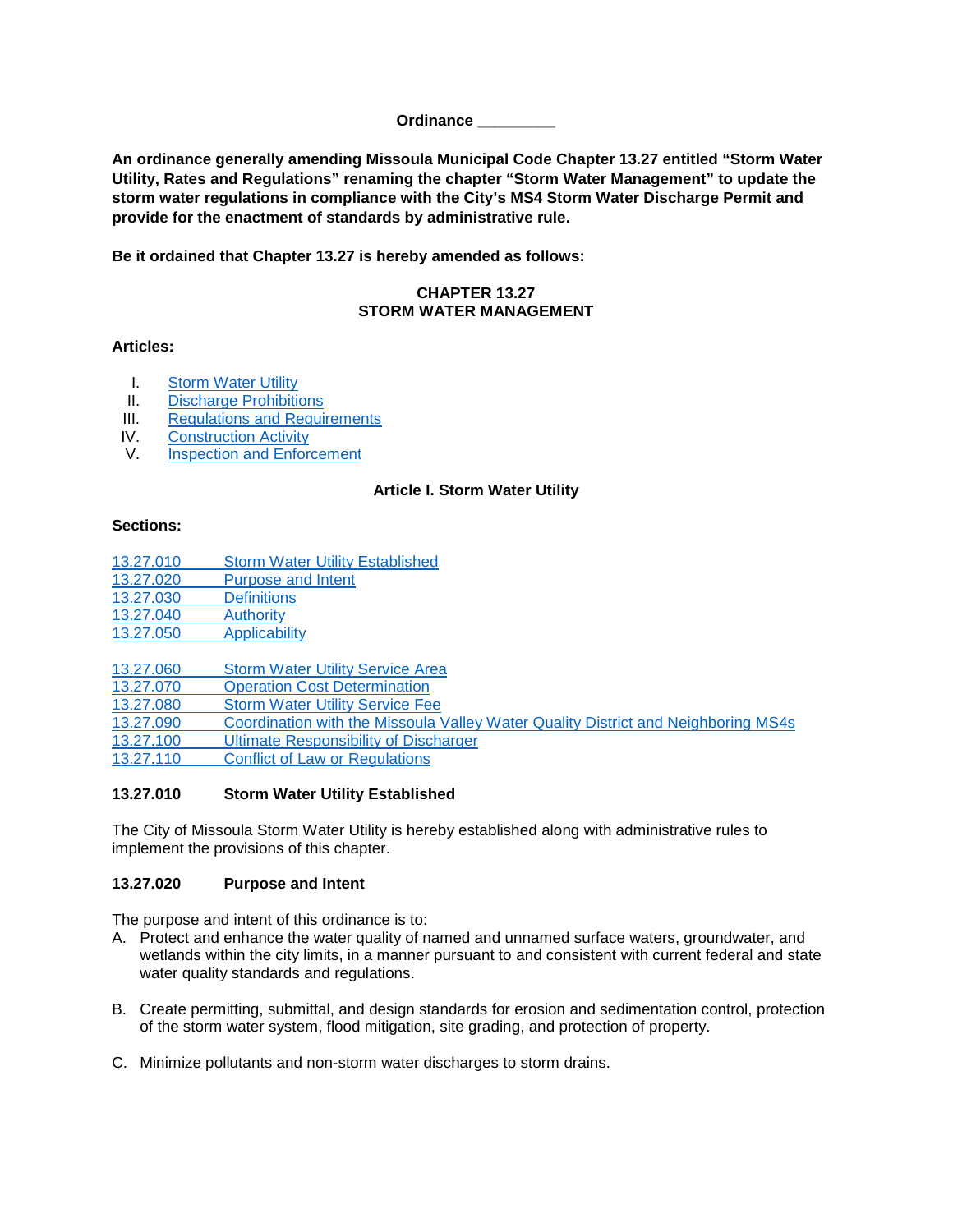- D. Provide design, construction, operation, and maintenance criteria for permanent and temporary Best Management Practices (BMPs) for storm water systems.
- E. Establish legal authority to conduct inspections, surveillance, monitoring, and enforcement procedures necessary to ensure compliance with federal and state regulations.
- F. Establish legal authority to develop, implement, and enforce a program to reduce pollutants in storm water runoff from new development, redevelopment, and construction activities.
- G. Provide an equitable distribution of cost for the program as outlined in the storm water utility rate schedule, which will be established by City Council resolution following a public hearing.
- H. Provide for the regulation of contributors or dischargers to the City's storm water system through the development of a Storm Water Management Program.
- I. Regulate construction, grading, and post-construction storm water management to protect natural resources from erosion and in accordance with current federal, state, and local environmental quality standards and regulations.
- J. Establish remedies and penalties for violations of this chapter.
- K. Ensure consistency with the applicable requirements of the Clean Water Act, Safe Drinking Water Act, Montana Water Quality Act, and acts amendatory thereof or supplementary thereto, applicable implementing regulations, and Montana Pollutant Discharge Elimination System (MPDES) permits that may affect storm water and any amendments, revisions, or re-issuance thereof.

#### <span id="page-1-0"></span>**13.27.030 Definitions**

The following words, terms, and phrases, when used in this chapter, shall have the meanings ascribed to them in this section, except where the context explicitly indicates a different meaning.

*"Administrative rule(s)"* means any rule(s) approved by the Director for the implementation of this chapter.

*"Administrative Rules of Montana (ARM)"* means the regulations, standards, or statements of applicability that implement, interpret, or set law or policy in Montana.

"*Authorized agent*" means the Director or any individual or entity designated by the Director with the authority to inspect or enforce storm water compliance.

"*Best Management Practices (BMPs)*" means schedule of activities, prohibition of practices, maintenance procedures, and other management practices to prevent or reduce the pollution of state waters. BMPs also include treatment requirements, operating procedures, and practices to control site runoff, spillage or leaks, sludge or waste disposal, or drainage from raw material storage.

"City" is the City of Missoula and its employees designated by the Director with the authority to inspect or enforce storm water compliance.

"*Code of Federal Regulations (CFR)*" means the compilation of administrative laws governing federal regulatory agency practice and procedures.

"*Construction activity*" means an activity (e.g., clearing, grading, excavation, stockpiling earth materials, and other placement or removal of earth material performed during construction projects) that is subject to MPDES construction permits and/or an activity subject to a City Storm Water and/or Excavation Permit.

*"Construction General Permit"* means the MPDES General Permit for Storm Water Discharges Associated with Construction Activity, required for construction activities that disturb greater than or equal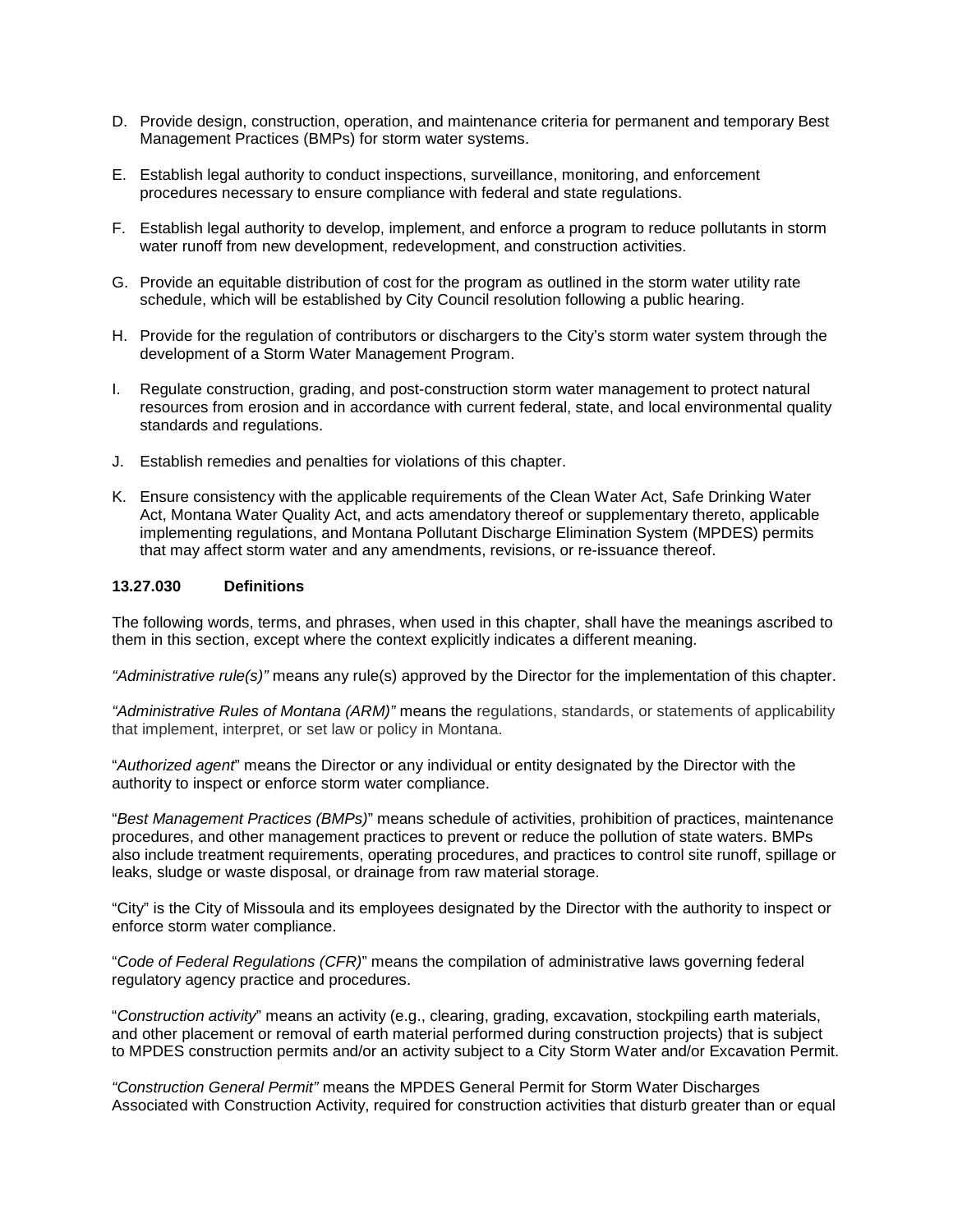to one acre of land, including clearing, excavating, grading, grubbing, or placement/removal of earth material. A Construction General Permit is also required if construction activity that disturbs less than one acre is part of a larger common plan of development or sale that would disturb one acre or more. A Construction General Permit (commonly referred to as a SWPPP) is issued by MDEQ under ARM 17.30.1341.

*"Construction Site BMP Manuals"* means the Montana Department of Transportation Erosion and Sediment Control Best Management Practices Manual and the Montana Department of Environmental Quality Storm Water Management During Construction Field Guide for Best Management Practices, as periodically updated. Where there may be discrepancies between the two, the MDEQ manual shall prevail.

*"Design standards*" means the City standards and specifications prepared and updated by the Public Works Department or Development Services Department.

*"Developer"* means a person who creates a development or causes a development to be created.

"*Development*" means any construction, reconstruction, conversion, structural alteration, relocation, or enlargement of any structure within the jurisdiction of the City as well as any manmade change or alteration to the landscape, including but not limited to mining, drilling, dredging, grading, paving, excavating, and filling.

*"Director"* means the Public Works Director or their designee.

"*Discharge*" means any introduction or addition of any substance into the storm water system or state waters.

"*Discharger*" means any person who causes, allows, permits, or is otherwise responsible for a discharge, including, without limitation, any operator of a construction site or industrial facility.

*"Drainage"* means the natural and/or artificial draining, movement, or removal of water due to the following:

- a named or unnamed creek, stream, or river in normal or flood capacity or other natural body of water;
- natural rainfall, runoff, or storm water; or
- *irrigation*.

*"Dry Well"* means a USEPA-designated Class V storm water injection well: a bored, drilled, or driven shaft or dug hole whose depth is greater than the opening width at the widest point, for the subsurface infiltration of storm water.

*"Final approval"* is the completion of a project, site, or building in accordance with City requirements and ordinances. In the case of a building, a certificate of occupancy is issued. In case of a subdivision, when the two-year warranty and maintenance bond has been submitted and the appointed City employee certifies all work is complete.

*"Grading"* means the mechanical movement of dirt, gravel, rock, sand, or soil to adjust the level or steepness (grade) of a construction site, development, parcel, or lot.

*"Green infrastructure"* means an approach to storm water management that protects, restores, or mimics the natural water cycle. Green infrastructure uses vegetation, soils, and natural processes to manage water and create healthier urban environments.

*"Hazardous material"* means any substance, waste, or combination thereof, which because of its quantity, concentration, or physical, chemical, or infectious characteristics may cause, or significantly contribute to, a present or potential hazard to human health, safety, property, or the environment when improperly treated, stored, transported, disposed of, or otherwise managed.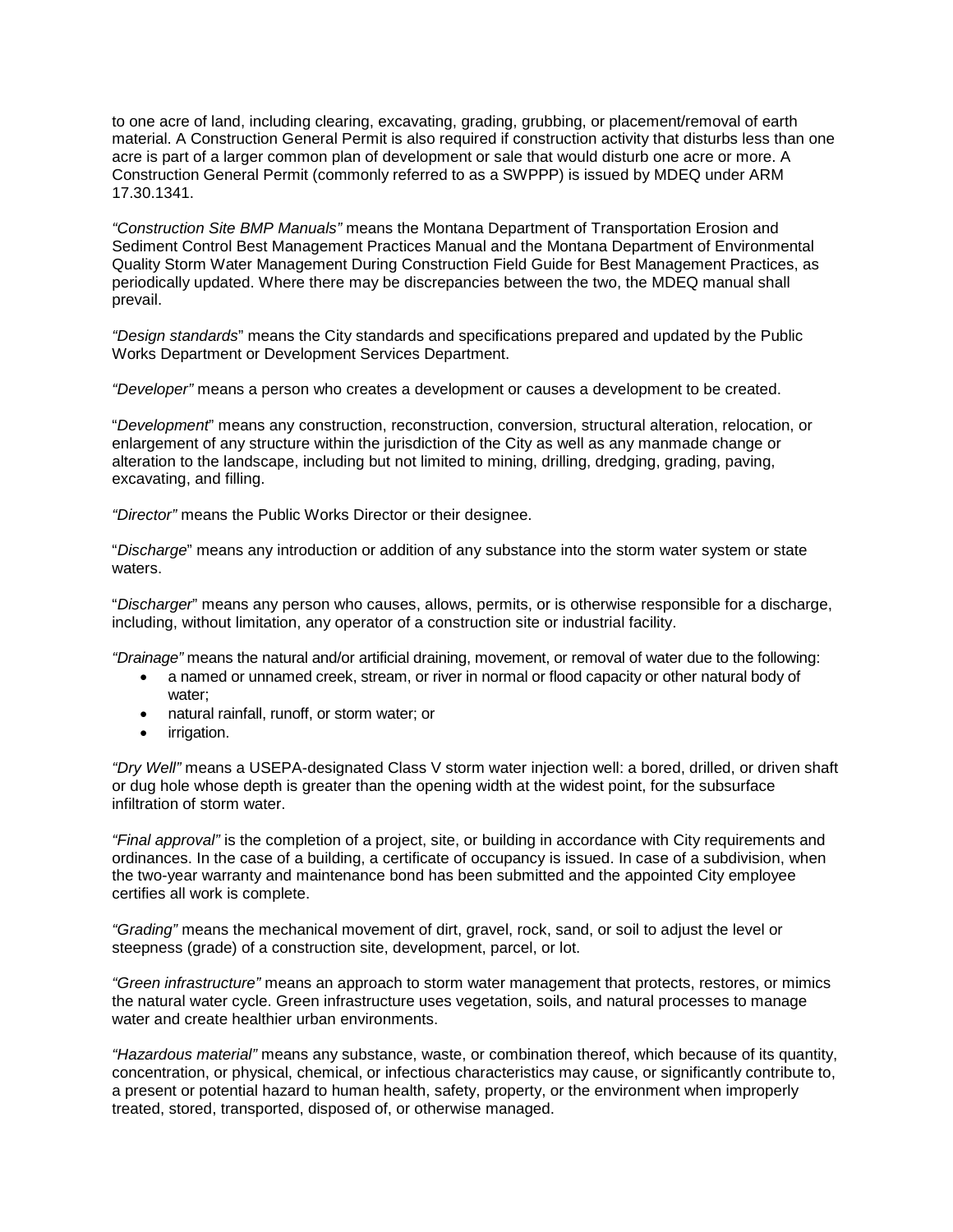"*Illicit connection*" means any drain or conveyance, whether on the surface or subsurface, which allows an illicit discharge to enter the storm water system, including but not limited to any conveyances which allow any discharge, such as sewage, process wastewater, and wash water, to enter the storm drain system and any connections to the storm drain system from indoor drains and sinks, regardless of whether the drain or connection had been previously allowed, permitted, or approved by a government agency; or any drain or conveyance connected from a commercial or industrial land use to the storm water system which has not been documented in plans, maps, or equivalent records and approved or permitted by the City.

"*Illicit discharge*" means any discharge to the storm water system that is not composed entirely of storm water, except as exempted in §13.27.200B of this chapter.

"*Impervious surface*" means a surface which prevents or retards the penetration of water into the ground, including but not limited to roofs, sidewalks, patios, driveways, parking lots, concrete and asphalt paving, gravel, compacted native surfaces and earthen materials, and oiled, macadam (asphalt), or other surfaces which similarly impede the natural infiltration of storm water.

*"Larger common plan of development or sale"* means a contiguous area where multiple separate and distinct land-disturbing activities may be taking place at different times, on different schedules, but under one proposed plan. For the purposes of this definition, "one proposed plan" is broadly defined as any announcement or piece of documentation (e.g., a sign, public notice or hearing, sales pitch, advertisement, drawing, permit application, zoning request, or computer design) or physical demarcation (e.g., boundary signs, lot stakes, or surveyor markings) indicating construction activities may occur on a specific parcel.

*"Low impact development"* means practices that work with nature to manage storm water as close to its source as practicable, utilizing various principles: e.g., preserving and recreating natural landscape features; minimizing effective imperviousness; creating functional and aesthetically appealing site drainage; and treating storm water as a resource rather than a waste product.

"*Major modification*" means an alteration to an existing or planned storm water drainage facility that does one or more of the following: changes the volume, surface area, depth, capacity, inflow rates, outflow rates, or level of treatment by 5% or more; changes the treatment process; adds more than 1,000 square feet of impervious surface; or increases the tributary impervious drainage area to an individual drainage facility component by more than 10%.

"*Maximum extent practicable*" means there must be a serious attempt to comply with technology-based effluent limitations to reduce pollutants in storm water discharges, established by the Clean Water Act §402(p), also see ARM 17.30.1111(5). Practical solutions may not be lightly rejected. If a permittee chooses only a few of the least expensive BMPs, it is likely that 'maximum extent practicable' has not been met. However, if a permittee employs all applicable BMPs, except those where it can show that they are not technically feasible in the locality, or whose cost would exceed any benefit to be derived, it would have met the standard. 'Maximum extent practicable' requires permittees to choose effective BMPs, and to reject applicable BMPs only where other effective BMPs will serve the same purpose, the BMPs would not be technically feasible, or the cost would be prohibitive.

"*Missoula Municipal Code (MMC)*" means the official code of the general ordinances of the City of Missoula.

*"Montana Department of Environmental Quality (MDEQ)*" means the Montana state agency responsible to protect the environment as guaranteed by the Montana State Constitution.

"*Montana Pollution Discharge Elimination System (MPDES) permit*" means any of the permits issued by MDEQ that regulate discharges by limiting the quantities of pollutants to be discharged. The limits and/or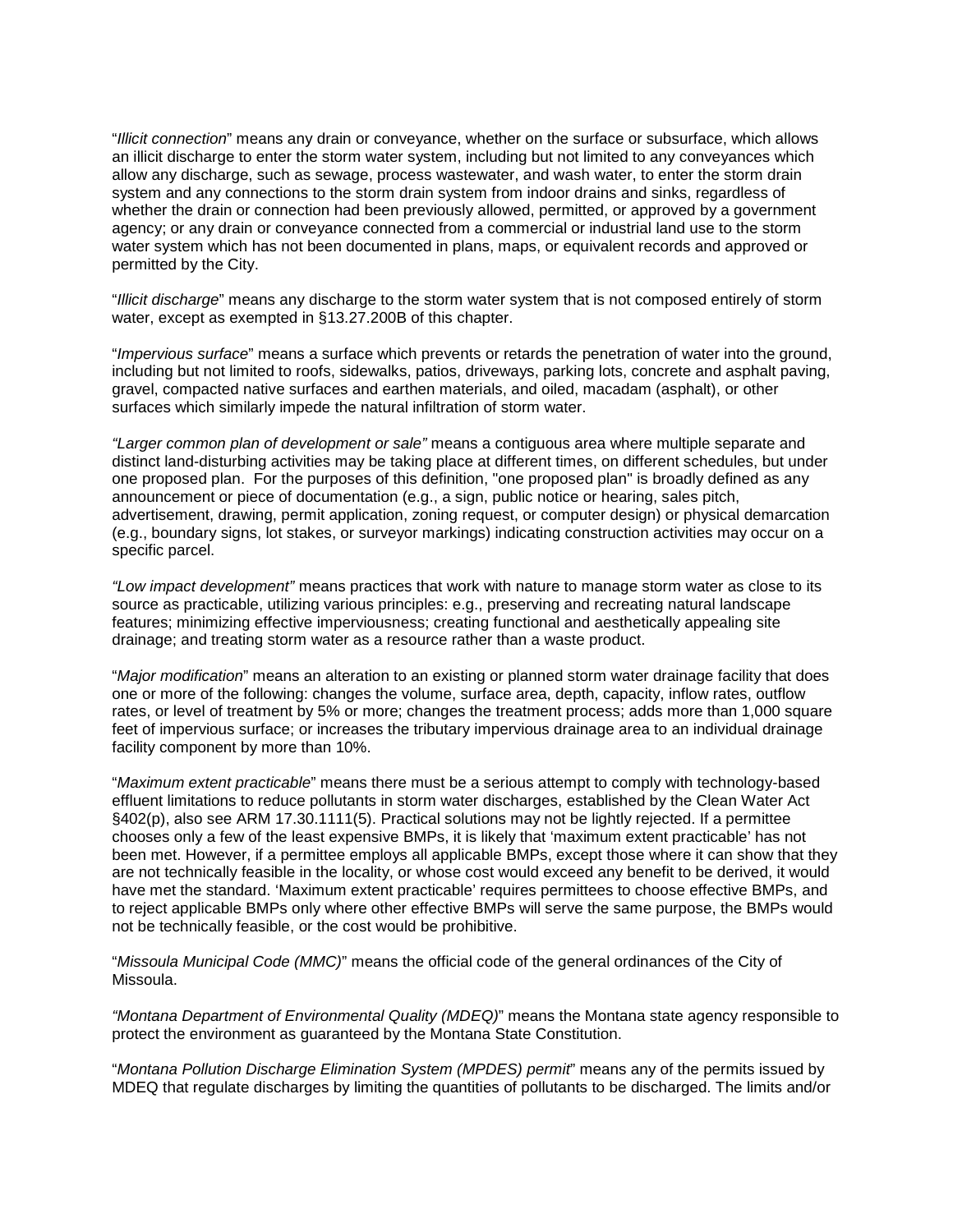requirements in the permit help ensure compliance with Montana's Water Quality Standards, state, and federal regulations, all of which were written to protect public health and the aquatic environment.

*"Municipal Separate Storm Sewer System (MS4) Permit"* means the MPDES General Permit for Storm Water Discharges Associated with Small MS4s.An MS4 means a system of conveyances that is:

- owned by a state, city, town, village, or other public entity that discharges to state waters;
- designed or used to collect or convey storm water (e.g., dry wells, inlets, pipes, and outfalls),
- not a combined sewer; and
- not part of a sewage treatment plant, or publicly owned treatment works per ARM 17.30.13.

The City's MS4 Permit (MTR040007) is administered by MDEQ, under authorization of the USEPA for compliance with the Clean Water Act. Pursuant to the Montana Water Quality Act (§75-5-401, MCA) and requirements in ARM 17.30 §§11-13, MDEQ requires designated municipalities, like the City, to obtain and maintain coverage under this permit.

"*Non-point source discharge*" generally results from land runoff, precipitation, atmospheric deposition, drainage, seepage, or hydrologic modification. Non-point source pollution, unlike pollution from industrial and sewage treatment plants or other discrete point sources, comes from many diffuse sources. Nonpoint source pollution is caused by rainfall or snowmelt moving over and through the ground. As the runoff moves, it picks up and carries away natural and human-made pollutants, finally depositing them into lakes, rivers, wetlands, and groundwater.

"*Non-storm water discharge*" means any discharge that is not entirely composed of storm water.

*"Notice of Violation (NOV)"* means a notice issued by City inspectors for failure to comply with any of the listed conditions in the Storm Water Permit or Dry Well Approval.

*"Noxious weed"* is a non-native plant that displaces native plant species. The Montana Department of Agriculture updates the Montana State Noxious Weed List annually. The Missoula County Weed District monitors the control and eradication of noxious weeds throughout Missoula County. The City relies on the designations provided by these entities regarding the noxious weed status of a non-native plant species. The City reserves the right to prioritize management of non-native species that are not listed as noxious weeds, for site-specific management.

"*Owner or operator*" means a person who owns, leases, operates, controls, or supervises an activity that may produce storm water runoff. For the purpose of permitting, an "owner or operator" means a person associated with a construction project who is designated as an eligible signatory, has operational control over the construction plans and specifications, or has day-to-day operational control at the project to ensure compliance with any applicable permits.

*"Permittee"* means the person, owner, or operator to whom any permit issued pursuant to this chapter.

"*Person*" means any individual, firm, association, club, organization, corporation, partnership, business trust, company, or other entity that is recognized by law as the subject of rights or duties.

"*Point source*" means any discernible, confined, and discrete conveyance, including but not limited to any pipe, ditch, channel, tunnel, conduit, well discrete fissure, container, rolling stock, concentrated animal feeding operation, landfill leachate collection system, and vessel or other floating craft from which pollutants are or may be discharged, including but not limited to chemical mixing, loading, and storage sites and sites of hazardous material spills.

"*Pollutant*" means anything that causes or contributes to pollution: e.g., paints, varnishes, and solvents; oil and other automotive fluids; non-hazardous liquid and solid wastes and yard wastes; sediment, refuse, rubbish, garbage, litter, or other discarded or abandoned objects, articles, and accumulations, which may cause or contribute to pollution; floatables; detergents, pesticides, herbicides, and fertilizers; hazardous materials and wastes; sewage, fecal coliform, and pathogens; dissolved and particulate metals; animal wastes; construction wastes and residues; and noxious or offensive matter of any kind. The terms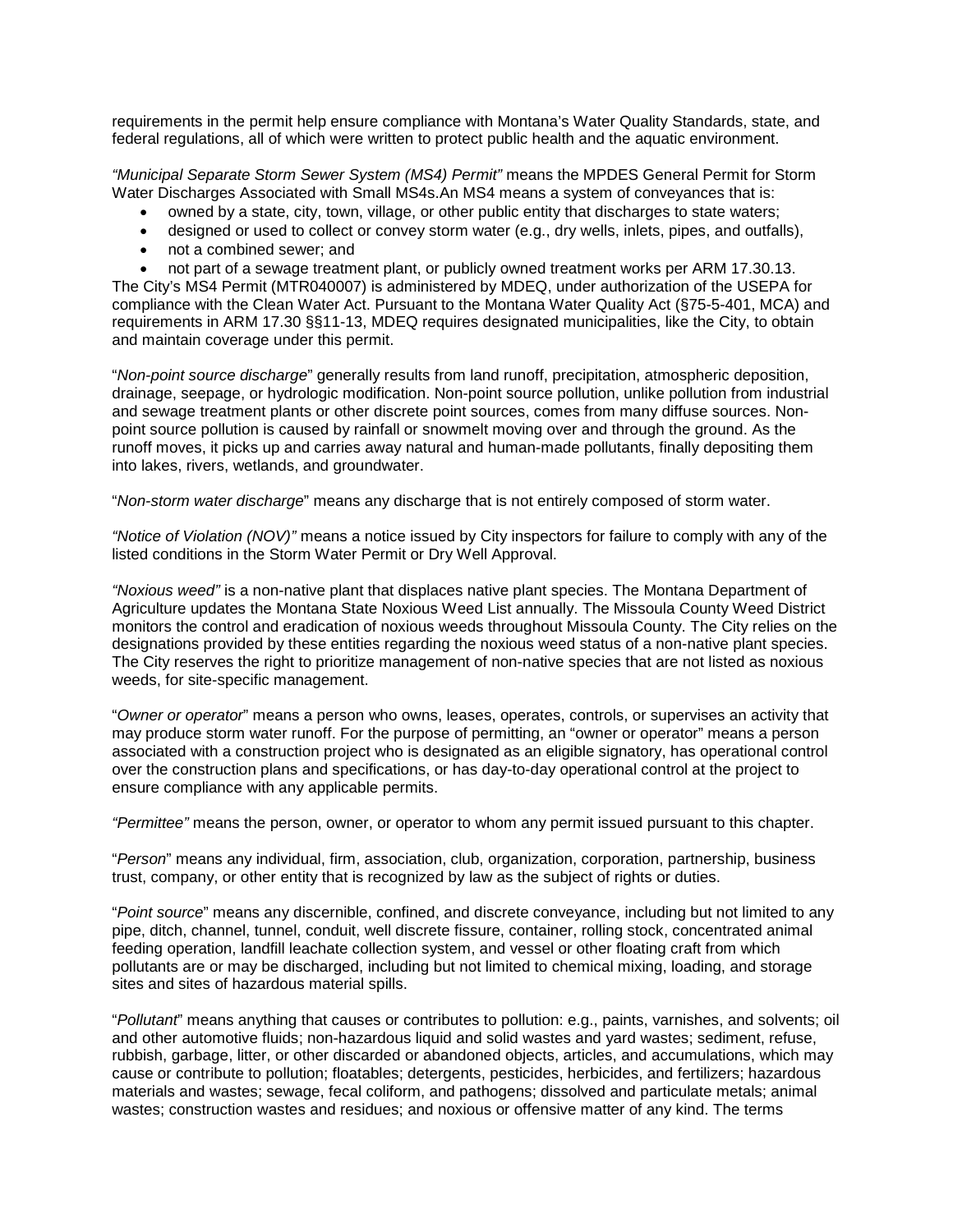"sewage," "industrial waste," and "other wastes" as defined in §75-5-103, MCA, are interpreted as having the same meaning as pollutant.

*"Post-Construction BMP Design Manual"* is the Montana Post-Construction Storm Water BMP Design Guidance Manual produced for Montana's MS4 Municipalities, as periodically updated.

*"Post-construction storm water management controls"* are the BMPs that are used to manage storm water and prevent potential pollutants in storm water discharges after construction activities have been completed: e.g., biofiltration (vegetated) swale, bioretention pond, detention basin, proprietary treatment device, rain garden, and dry well.

"*Redevelopment*" means a project that proposes to add, replace, and/or alter impervious surfaces affecting an existing storm water system, other than routine maintenance, resurfacing, or repair. A project which meets the criteria of a major modification as defined in this chapter shall be considered redevelopment.

"*State waters*" has the meaning provided in § 75-5-103(34a), MCA.

"*Storm water*" means storm water runoff, snow melt runoff, and surface runoff and drainage. The City has relied on MDEQ's use of the term as two words, per the MS4 Permit. However, MDEQ uses the compound word in its Construction General Permit.

"*Storm water management*" means the process of collection, conveyance, storage, treatment, and disposal of storm water to ensure control of the magnitude and frequency of runoff and to minimize the hazards associated with flooding. Also includes implementing controls to reduce the discharge of pollutants, including management practices, control techniques and systems, and design and engineering methods.

"*Storm Water Management Site Plan*" means details of the on-site drainage system, structures, BMPs, concepts, and techniques that will be used for post-construction storm water management, including drawings.

*"Storm Water Management Report"* means the engineering calculations, computer analyses, maintenance and operations procedures, and all other supporting documentation for the Storm Water Management Site Plan.

"*Storm Water Pollution Prevention Plan (SWPPP)*" is a document developed to help identify sources of pollution potentially affecting the quality of storm water discharges associated with a facility or activity, and to ensure implementation of measures to minimize and control pollutants in storm water discharges associated with a person, facility, or activity. A SWPPP is required when applying for a Construction General Permit.

"*Storm water system*" means the physical facilities, private and public, temporary or permanent, designed to treat, collect, and transport storm water, including but not limited to curbs, inlets, pipe, culverts, dry wells, swales, ditches, ponds, French drains, boulder pits, wattles, and silt fences. "Storm water system" in this chapter also includes the City's flood control devices, such as levees, floodwall, high-hazard dams, and their appurtenances.

"*Storm water utility*" means a mechanism for planning, operating, maintaining, regulating, financing, and performing capital improvements to the City's storm water system. The storm water utility is funded from a rate that is charged to properties within the service area.

*"Underground source of drinking water (USDW)"* is an aquifer or part of an aquifer that is currently used as a drinking water source. A USDW may also be groundwater needed as a drinking water source in the future.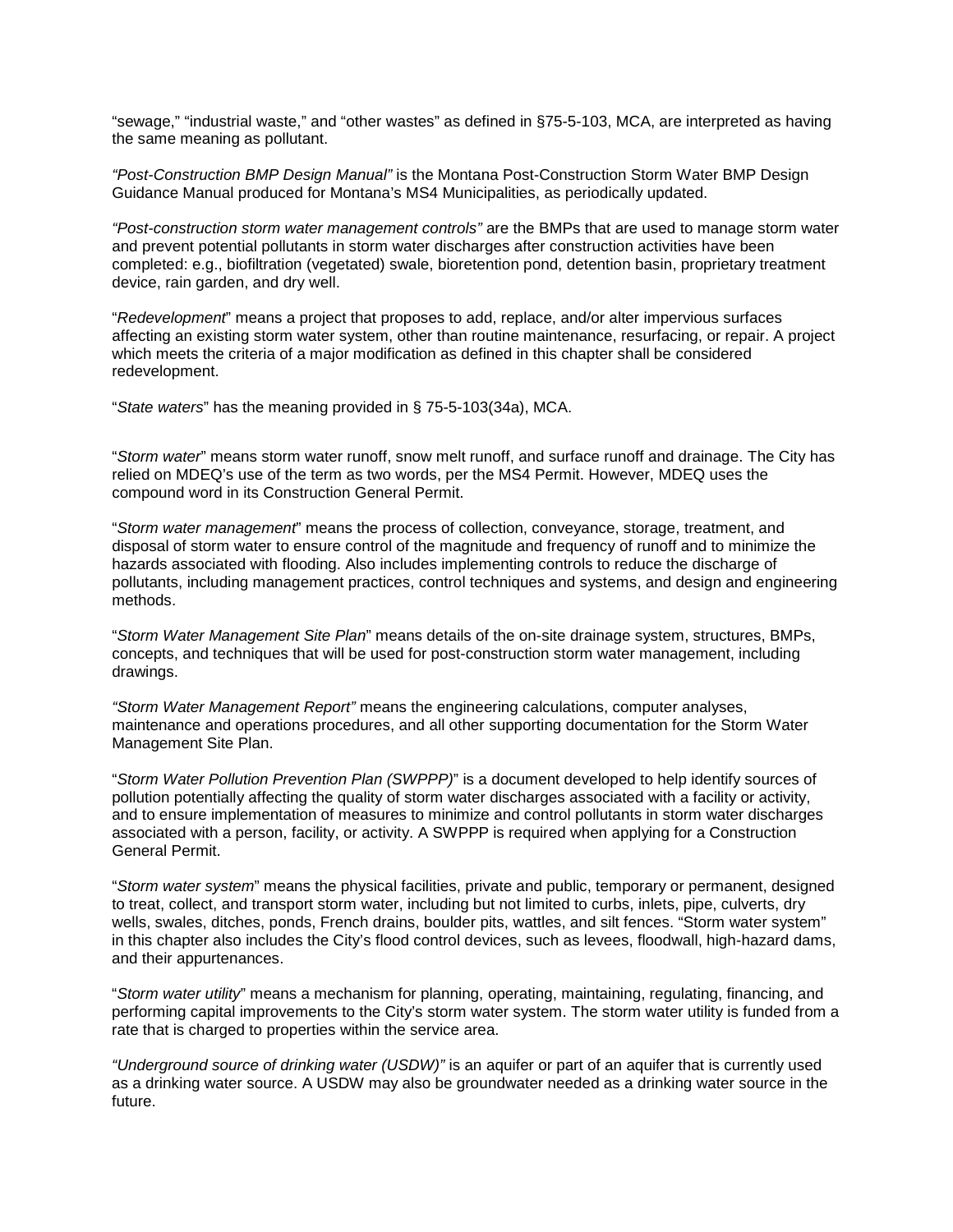"*United States Environmental Protection Agency (USEPA)*" means the federal agency established to coordinate programs aimed at reducing pollution and protecting the environment.

*"Wetland*" means an area that is inundated or saturated by surface water or groundwater at a frequency and duration sufficient to support and that, under normal circumstances, does support a prevalence of vegetation typically adapted for life in saturated soil conditions.

## <span id="page-6-0"></span>**13.27.040 Authority**

- A. The Director shall have the authority to adopt administrative rules interpreting this chapter and governing the use, operation, and management of the storm water utility.
- B. The City shall create and maintain administrative rules that provide additional policy, criteria, and information for the proper implementation of the requirements of this chapter. Design and construction of storm water facilities shall meet the minimum water quality performance standards contained in this chapter and any applicable administrative rules.
- C. Activities regulated by this chapter may be subject to further regulation by administrative rules and/or specifications and design standards. No permit or approval issued pursuant to this chapter shall relieve a person of the responsibility to secure permits and approvals required for activities regulated by any other federal, state, and/ or local law, rule, code, act, permit, and/or ordinance.

## <span id="page-6-1"></span>**13.27.050 Applicability**

This chapter shall apply to any activity that may potentially affect the City's storm water system or may introduce storm water pollutants into any storm water system or any state waters within the City's jurisdiction. Exceptions include activities that are contained entirely on federal, state, or county lands and do not affect adjacent jurisdictions or storm water systems.

Additionally, permanent and temporary storm water management controls and facilities constructed as part of any activities listed in this chapter that are located within the City's jurisdiction are also subject to this chapter.

# **13.27.055 Infrastructure Protection**

To ensure public safety and the security of storm water infrastructure, no person may break, damage, destroy, uncover, deface, or tamper with any structure, appurtenance, or equipment which is part of the City storm water system, including but not limited to, any storm hatch, conveyance, detention/retention basin, power source, sampling equipment, supporting structures or substrate, or any part whatsoever.

### <span id="page-6-2"></span>**13.27.060 Storm Water Utility Service Area**

The storm water utility service area is inclusive of all lands annexed to the City and bounded by the incorporated city limits as the same may be adjusted by the City Council, with the exception of lands under the jurisdiction of another MS4 Permit. The City reserves the right to plan for storm water system improvements outside the service area. The City may also construct storm water system improvements outside the service area when needed as an integral part of the storm water system located within the storm water utility service area, or as part of an agreement with a neighboring MS4.

### <span id="page-6-3"></span>**13.27.070 Operation Cost Determination**

The Director shall determine the total annual cost of operation and maintenance of the City's storm water system and shall develop operating plans for the system. The City is responsible for maintaining the storm water system within the City right-of-way and on City-owned properties. Storm water systems that are not on City-owned properties and are outside the City right-of-way are maintained by the property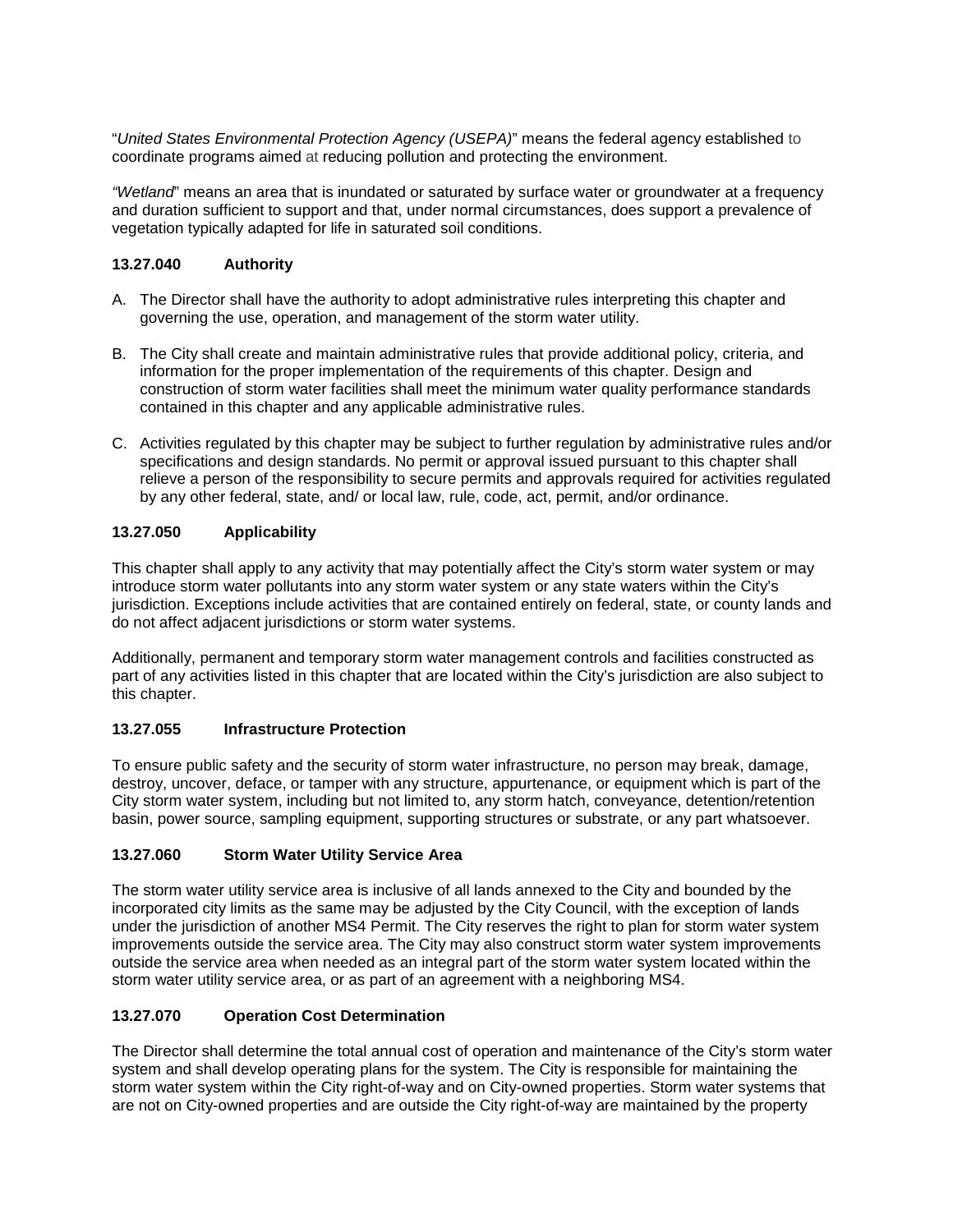owner or their assignee. The total annual cost of operation and maintenance of the City storm water system shall include, but is not limited to, all costs related to the following:

- A. The acquisition by gift, purchase, or condemnation of real and personal property, and interests therein, necessary to manage storm water or to construct, operate, and maintain storm water systems;
- B. Costs of administration and implementation of the storm water utility, including the establishment of reasonable operating and capital reserves to meet unanticipated or emergency storm water management requirements;
- C. Costs related to planning, engineering and design, debt service and related financing expenses, construction costs for new storm water systems, and enlargement or improvement of existing storm water systems;
- D. Operation and maintenance of the City's storm water system;
- E. Monitoring, surveillance, and inspection of the City's storm water system;
- F. Water quality monitoring and water quality programs;
- G. Retrofitting developed areas for pollution control;
- H. Inspection and enforcement activities;
- I. Billing and administrative costs;
- J. Permitting;
- K. Staff;
- L. Equipment; and
- M. Other expenses related to the storm water utility.

#### <span id="page-7-0"></span>**13.27.080 Storm Water Utility Service Fee**

A storm water utility service fee shall be charged to properties in the utility service area based upon a methodology and at a rate to be established by City Council resolution following a public hearing. A copy of the resolution shall be placed on file in the City Clerk's office and on the City's website. Any changes to the methodology or rates also shall be made by City Council resolution following a public hearing. The storm water utility service fee is to be used to pay for the costs necessary to fulfill the purpose and intent of this chapter, including but not limited to, all costs related to the City's activities under this chapter.

#### **13.27.090 Coordination with the Missoula Valley Water Quality District and Neighboring MS4s**

The City may coordinate storm water-related management activities with the Missoula Valley Water Quality District and neighboring MS4s, in order to attempt to seek the best use of resources and finances for the purpose of meeting all the City's MS4 Permit requirements. Coordination may include pooling resources, forming interlocal agreements, and entering into contractual agreements with other agencies where applicable.

#### <span id="page-7-1"></span>**13.27.100 Ultimate Responsibility of Discharger**

The standards set forth in and promulgated pursuant to this chapter are minimum standards. This chapter does not intend or imply that compliance by any person will ensure that there will be no contamination,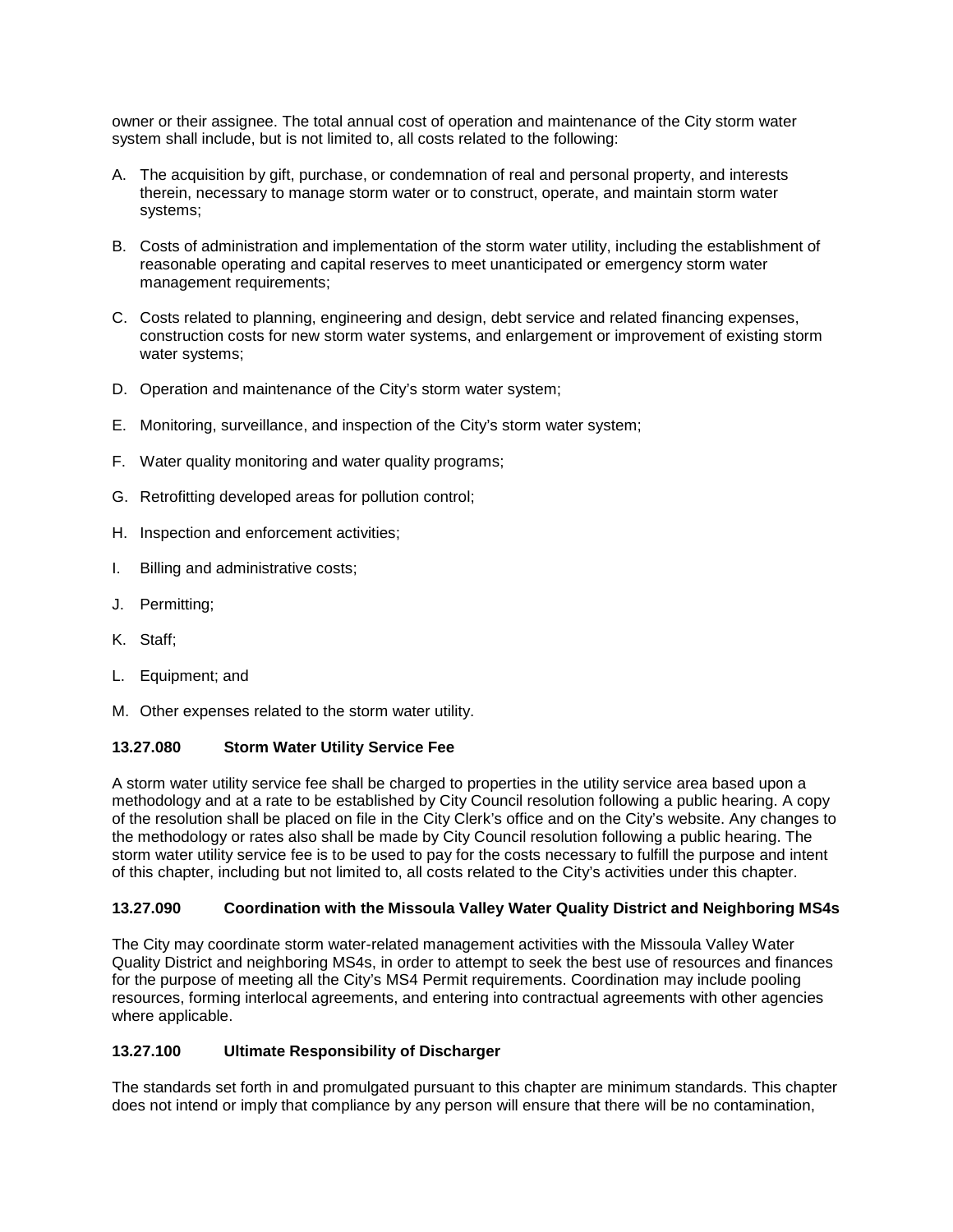pollution, or unauthorized discharge of pollutants into state waters caused by that person. This chapter shall not create liability on the part of the City or any authorized agent or employee for any damages that result from any discharger's reliance on this chapter or any administrative decision lawfully made pursuant to this chapter.

## <span id="page-8-1"></span>**13.27.110 Conflict of Law or Regulations**

This chapter shall not diminish nor supersede any of the laws and regulations governing the Missoula Valley Water Quality District. In the event any part of this chapter or referenced regulations in this chapter should overlap or conflict with any other chapters in the MMC, the more stringent of the codes or regulations shall prevail.

### **Article II. Discharge Prohibitions**

### <span id="page-8-0"></span>**Sections:**

13.27.200 [Prohibition of Illicit Discharges](#page-8-2) 13.27.210 [Prohibition of Illicit Connections](#page-9-0)

### <span id="page-8-2"></span>**13.27.200 Prohibition of Illicit Discharges**

- A. Except as authorized by a separate MPDES permit, it shall be unlawful to discharge or cause to be discharged into the storm water system any discharge that is not composed entirely of storm water, including but not limited to discharges containing pollutants or waters containing any pollutants that cause or contribute to a violation of applicable water quality standards or that could cause the City to be in violation of its MPDES permit.
- B. The commencement, conduct, or continuance of any discharge not composed entirely of storm water to the storm water system is prohibited except as follows:
	- 1. Discharges pursuant to an MPDES permit and discharges due to firefighting activities.
	- 2. Discharges from the following activities shall not be considered a source of pollutants to the storm water system and to state waters when properly managed and shall not be considered illicit discharges unless determined by the City to be significant contributors of pollutants to the storm water system, or to cause a violation of the provisions of the Clean Water Act or this chapter based on quantity of flow, concentration of pollutants, proximity to a watercourse, or condition of a receiving water:
		- a. Irrigation water;
		- b. Irrigation ditch return flows;
		- c. Landscape irrigation;
		- d. Permitted diverted stream flows;
		- e. Rising groundwater;
		- f. Rising natural floodwaters;
		- g. Uncontaminated groundwater infiltration to separate storm sewers;
		- h. Uncontaminated pumped groundwater;
		- i. Discharges from potable water sources;
		- j. Foundation drains;
		- k. Air conditioning condensation;
		- l. Springs;
		- m. Water from crawl space or basement pumps;
		- n. Footing drains;
		- o. Lawn watering (excluding overwatering);
		- p. Residential car washing;
		- q. Residential dechlorinated swimming pool and hot tub discharges;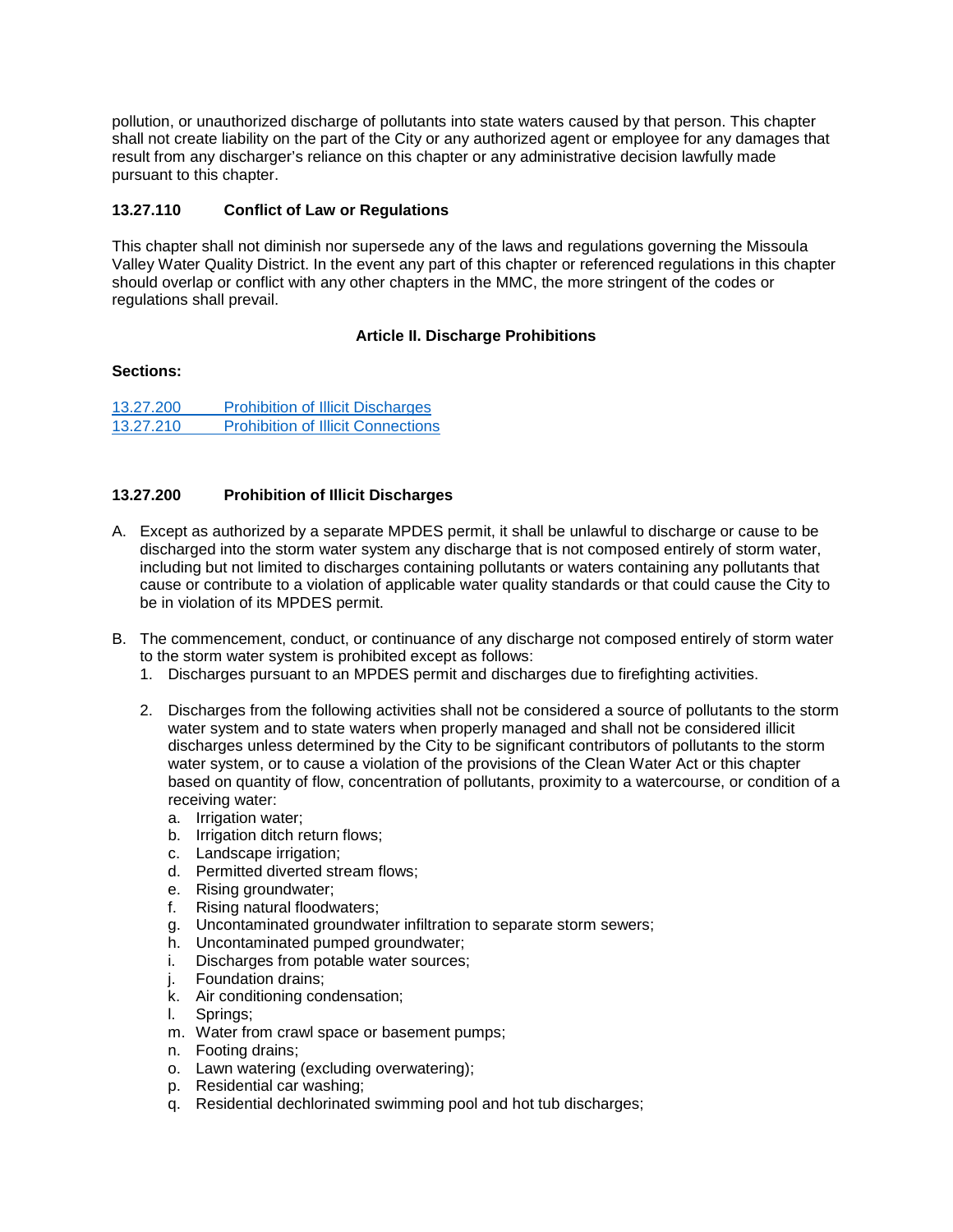- r. Residential street washing;
- s. Flows from riparian habitats and wetlands;
- t. Uncontaminated water from irrigation system meter pits;
- u. Flows from emergency firefighting activities; and
- v. Residential gardening or landscaping activities.
- 3. Before applying the listed exceptions, the City shall make a determination as needed regarding what is considered significant contributors of pollutants. In addition, the following non-storm water discharges are not prohibited from entering the storm water system, provided that approved BMPs are implemented:
	- a. Municipally owned dechlorinated swimming pool discharges, municipal water tank draining, and water from street washing (including sidewalks and medians) that is conducted by City staff or under contract with the City;
	- b. Charity or other non-commercial car washes;
	- c. Fire hydrant flushing; and
	- d. Water line flushing.
- C. No person shall throw, deposit, leave, maintain, wash, rinse, or keep any substance that may cause or contribute to pollution or permit any such substance to be thrown, deposited, left, maintained, washed, or rinsed in or upon any public or private property, driveway, parking area, street, alley, sidewalk, catch basin, structure/storm hatch, ditch, channel, pond, or any other component of the storm water system or state waters. Pollutants for this purpose include but are not limited to oil, solvents, antifreeze, flammables, septage, poisonous or infectious substances, garbage, soaps, acids, bases, and sediment. Wastes deposited in streets in a manner allowed by the City for the purpose of collection are exempted from this prohibition.
- D. It shall be unlawful to store, handle, or apply any pollutant in a manner that will cause exposure to storm water, rainfall or runoff, which may lead to a discharge to the storm water system, state waters, or waters of the United States.
- E. All other requirements and restrictions pertaining to illicit discharges to the storm water system shall comply with the requirements of this chapter, administrative rules, and any applicable chapters of the MMC.

#### <span id="page-9-0"></span>**13.27.210 Prohibition of Illicit Connections**

- A. The construction, use, maintenance, or continued existence of illicit connections to the storm water system is prohibited. An owner or operator responsible for an illicit connection to the storm water system shall comply with the requirements of this chapter and any applicable chapters of the MMC.
- B. This prohibition expressly includes, without limitation, illicit connections made in the past regardless of whether the connection was permissible under law or practices applicable or prevailing at the time of connection.
- C. A person is in violation of this chapter if the person connects a line conveying sewage or other pollutant to the storm water system or allows an existing connection to continue.
- D. Illicit connections shall be disconnected at the property owner's expense, or the City shall arrange for the disconnection and charge the resulting costs to the property owner.
- E. Any drain or conveyance that has not been documented in plans, maps, or equivalent—and which may be connected to the storm water system—shall be located by the owner or operator of that property upon receipt of written notice from the City. The notice will specify a reasonable time period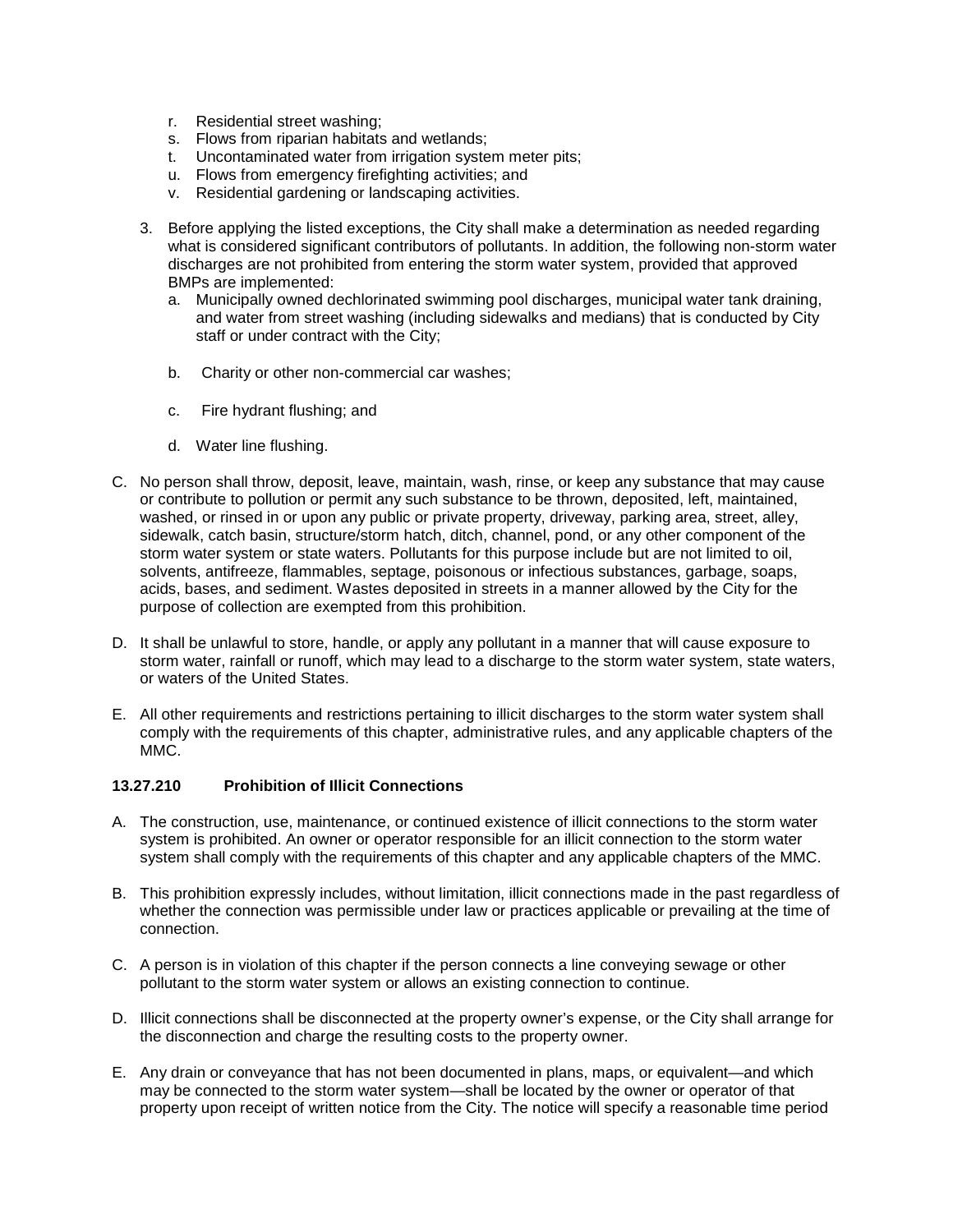to locate the drain or conveyance, identify the drain or conveyance as storm water, sanitary sewer, or other, and identify the outfall location or point of connection to the storm water system, sanitary sewer system, or other discharge point. Results of these investigations shall be documented and provided to the Director.

## **Article III. Regulations and Requirements**

### <span id="page-10-0"></span>**Sections:**

| 13.27.300 | <b>Requirement to Control and Reduce Storm Water Pollutants</b> |
|-----------|-----------------------------------------------------------------|
| 13.27.310 | <b>Requirement to Monitor and Analyze</b>                       |
| 13.27.320 | <b>Notification of Spills</b>                                   |
| 13.27.330 | <b>Discharge Pursuant to MPDES Permit</b>                       |
| 13.27.340 | Noncompliance with an MPDES Permit                              |

### <span id="page-10-1"></span>**13.27.300 Requirement to Control and Reduce Storm Water Pollutants**

- A. Based on federal and state law, MDEQ requires the City to obtain and maintain coverage under the MS4 Permit, and abide by applicable water quality laws and regulations.
- B. Pursuant to the Safe Drinking Water Act of 1974, the City must also report on dry wells that are part of the City's storm water infrastructure. An owner or operator of a dry well on private property is required to submit its inventory information directly to the USEPA. Owners or operators of dry wells on private property shall not rely on the City to submit their inventory for them.
- C. The administrative rules adopted pursuant to this chapter, which include the Construction Site BMP Manuals and Post-Construction BMP Design Manual, outline the BMPs to control the volume, rate, and potential of pollutants in storm water runoff from new development and redevelopment projects that may be appropriate to minimize the generation, transport, and discharge of pollutants and comply with federal and state water quality laws.
- D. The City supports and encourages the use of post-construction storm water management controls that rely on low-impact development and green infrastructure techniques. In addition to reducing and delaying runoff volumes, these techniques can also reduce pollutant levels in storm water, enhance aquifer recharge, protect surface water from storm water runoff, increase carbon sequestration, mitigate urban heat islands, and increase wildlife habitat.
- E. Any owner or operator engaged in activities or operations, which will or may result in pollutants entering storm water, the storm water system, or state waters, shall implement BMPs to the maximum extent practicable. BMPs shall be provided and maintained at the owner or operator's expense. The Director shall have the authority to require the installation, operation, maintenance, and/or replacement of BMPs as well as the authority to order the removal of temporary BMPs.

### <span id="page-10-2"></span>**13.27.310 Requirement to Monitor and Analyze**

The City may require any owner or operator engaged in any activity that may cause or contribute to storm water pollution, illicit discharges, or non-storm water discharges to the storm water system or state waters, to undertake at the owner or operator's expense, monitoring and analysis by a state-certified laboratory, pursuant to the provisions of this chapter. These reports shall be submitted to the Public Works Department, to determine compliance with this chapter and administrative rules.

### <span id="page-10-3"></span>**13.27.320 Notification of Spills**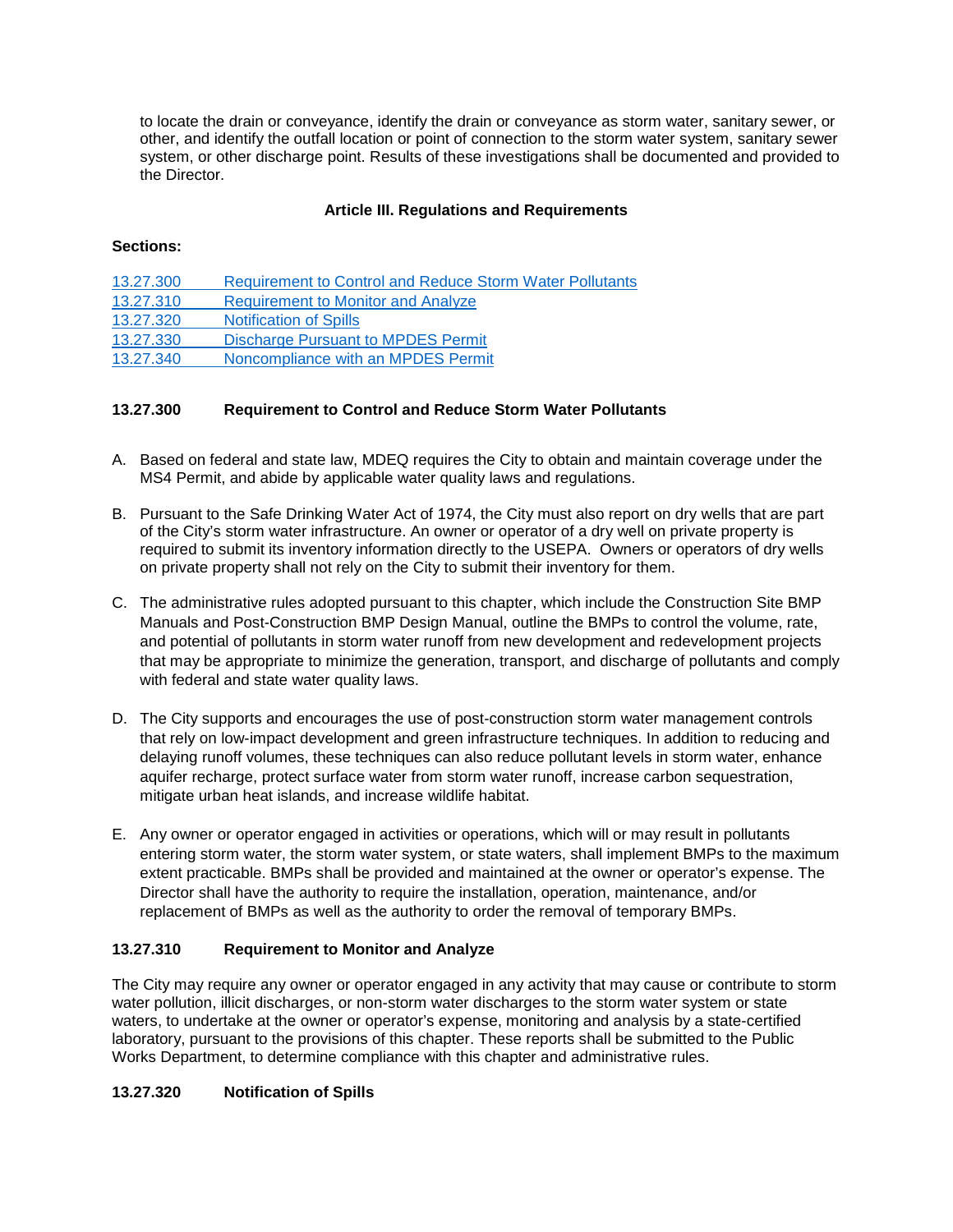Notwithstanding other requirements of law, as soon as any owner or operator of a facility or operation has information of any known or suspected release of pollutants discharging into a storm water system from that facility, that person shall take all necessary steps to ensure the discovery, containment, cleanup, and documentation of the release. If a hazardous material is released, the owner or operator shall immediately notify emergency response officials of the occurrence via emergency dispatch services (911). If there is a release not requiring an emergency response, the owner or operator shall notify the Missoula Valley Water Quality District and the Public Works Department within 24 hours and provide a written notice thereto within five business days. If the discharge of a hazardous material emanates from a commercial or industrial establishment, the owner or operator shall make and keep an onsite written record of the circumstances of the discharge and the actions taken to prevent its recurrence. These records shall be retained for not less than five years.

The Missoula Valley Water Quality District administers an Enforcement Response Plan and Illicit Discharge Investigation and Corrective Action Plan for spills within the City limits and all places within five miles outside the City limits (MMC 13.26), and spills in this area must comply with the requirements of those plans.

## <span id="page-11-1"></span>**13.27.330 Discharge Pursuant to an MPDES Permit**

The prohibition of discharges shall not apply to any discharge regulated under an MPDES permit issued and administered by MDEQ, provided that the discharger is in full compliance with all requirements of the permit and other applicable laws or regulations. Compliance with an applicable MPDES permit governing discharges into the storm water system shall be considered compliance with this chapter.

### <span id="page-11-2"></span>**13.27.340 Noncompliance with an MPDES Permit**

Any storm water discharge within the City limits that would constitute a violation of an MPDES permit and any amendments, revisions, or re-issuance thereto, when either separately considered or when combined with other discharges, is prohibited. Liability for any such discharge shall be the responsibility of the person causing or responsible for the discharge.

All owners or operators shall comply with applicable federal and state laws, including those related to facility personnel, training, training records, training record maintenance, maintenance of notification procedures, and implementation of notification requirements for spill response, to ensure containment, cleanup, and immediate notification to the owner or operator of the storm water system. Persons responsible for spills are to comply with applicable state and federal notification requirements to ensure containment, clean up, and immediate notification to the owner or operator of the storm water system.

### **Article IV. Construction Activity**

#### <span id="page-11-0"></span>**Sections:**

- 13.27.400 [Permits Required](#page-11-3)
- 13.27.410 [Permit–Application–Fee](#page-13-0)
- 13.27.420 [Permit Fee Exceptions](#page-13-1)
- 13.27.430 [Investigation Fees; Work Without a Permit](#page-13-2)
- 13.27.440 [Permit Fee Refunds](#page-13-3)

[13.27.450](#page-13-4) Repealed

- 13.27.460 [Construction Requirements](#page-13-5)
- 13.27.470 [Post-Construction Storm Water Management](#page-15-1)

#### <span id="page-11-3"></span>**13.27.400 Permits Required**

A. Storm Water Permit. It shall be unlawful to conduct any type of earthwork that will result in more than 2,500 square feet of land disturbance or change the grade of the lot by 3 feet or more without first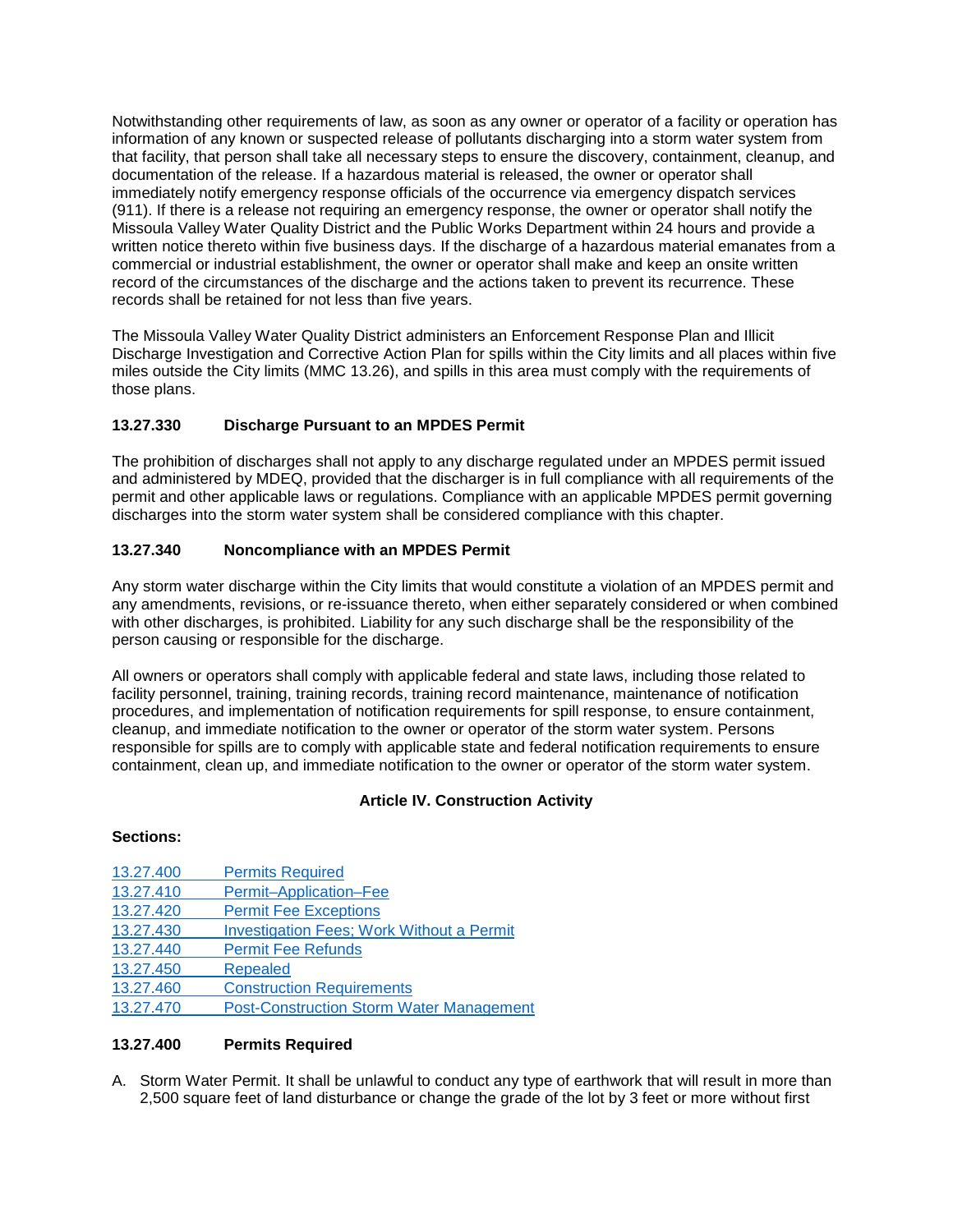obtaining a Storm Water Permit from the City. Land disturbance activities related to agricultural practices or improvements are exempt from this requirement, as is any emergency activity that is immediately necessary for the protection of life, property, or natural resources. Activities that disturb one acre or more of land—or less than one acre but are part of a larger common plan of development—are also required to obtain coverage under a Construction General Permit, in addition to the Storm Water Permit. The Storm Water Permit application shall be submitted to Development Services no more than 180 days and no fewer than 60 days from the start date of construction.

- 1. Erosion Control Site Plan. This plan shall provide details of the on-site drainage system, structures, BMPs, concepts, and techniques that will be used to manage storm water runoff during construction. An Erosion Control Site Plan is required as part of the Storm Water Permit package.
	- a.The applicant shall use the Erosion Control Site Plan Review Checklist to ensure their plan meets the City's requirements.
	- b.The applicant shall complete the Construction Inspection Frequency Determination to identify their project's priority ranking.
- 2. Storm Water Management Site Plan and Report. This site plan shall provide details of the on-site drainage system, structures, BMPs, concepts, and techniques that will be used for postconstruction storm water management, including drawings. The Storm Water Management Report shall include engineering calculations, computer analyses, maintenance and operations procedures, and all other supporting documentation. A Storm Water Management Site Plan and Report are required for medium- to high-priority projects, per the Construction Inspection Frequency Determination.
	- a.The applicant shall use the Storm Water Management Site Plan Review Checklist to ensure their plan meets the City's requirements.
	- b.The applicant shall complete the Post-Construction Inspection Frequency Determination to identify their project's priority ranking.
	- c.The City shall determine the final priority ranking.
- B. Construction General Permit. An authorization from MDEQ under the Construction General Permit is required for construction activities—including clearing, excavating, grading, grubbing, or placement/removal of earth material—that disturb a total area of one or more acres of land, including activities that disturb less than one acre when part of a larger common plan of development or sale that would disturb one acre or more. To apply for an authorization under the Construction General Permit, a complete Notice of Intent Application Package shall be submitted to MDEQ. Once the application has been approved by MDEQ, a copy of the Notice of Intent, Storm Water Pollution Prevention Plan (SWPPP), and MDEQ's approval letter shall be submitted to the Storm Water Utility for review. Upon City approval, the City will then issue any required permits for construction activity. When construction activity is completed, MDEQ's Notice of Termination for Storm Water Construction (NOT-SWC) shall be submitted to both MDEQ and the Storm Water Utility. The NOT-SWC is separate from the NOT required by the City for termination of permit coverage under the City's Storm Water Permit and/or Dry Well Approval.
- C. Dry Well Approval. Underground injection control wells—commonly referred to as dry wells, sumps, or infiltration devices—are subsurface structures that allow storm water to flow into the ground under the force of gravity. A Dry Well Approval for new, redeveloped, or closed drywells is required to protect the Missoula aquifer and for the City to maintain an updated inventory for reporting to USEPA and MDEQ. The City's Dry Well Approval does not relieve an owner or operator of the responsibility to submit the required inventory information directly to USEPA.
	- 1. Dry Well Approval is obtained under the City's Excavation Permit.
- D. Notice of Termination (NOT). The City of Missoula requires notification that permit coverage under the Storm Water Permit and/or Dry Well Approvals should be terminated. Once permanent erosion control has been established on 70% or greater of the disturbed areas, the permittee shall complete a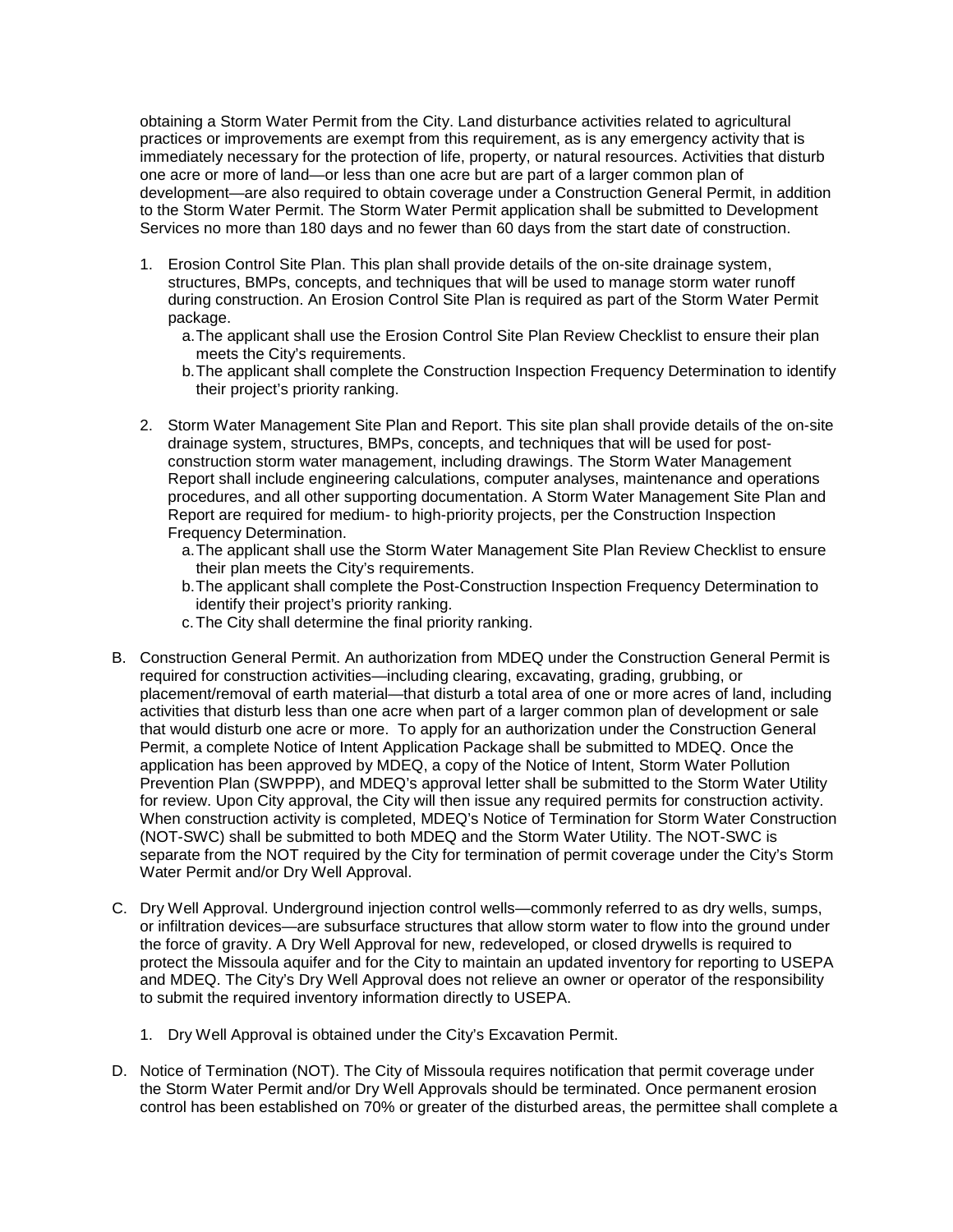permit-specific NOT and submit it to Development Services. Additionally, for NOT approval, all temporary BMPs shall be removed, all construction equipment and vehicles shall be removed, and all potential pollutant-generating actives due to construction activity shall be complete.

- 1. For post-construction storm water management, the Storm Water-NOT shall include a recorded covenant for maintenance, utility easement, and an accurate post-construction (as-built) plan of the system, signed and sealed by a Montana-licensed professional engineer.
- 2. When the Storm Water Utility concurs that the permit coverage conditions have been achieved, the permittee will be notified that the authorization is terminated. An NOT-SWC is required by MDEQ for activities covered under MDEQ's Construction General Permit and a copy shall be submitted to the City, along with the Storm Water-NOT.

## <span id="page-13-0"></span>**13.27.410 Permit Application Fees**

- A. Storm Water Permit and Dry Well Approval fees are based on the average direct and indirect costs to provide plan reviews, permit administration, field inspection, and record management. The fee for obtaining a permit shall be established or amended by City Council resolution after conducting a public hearing.
- B. These fees are provided on the Engineering Fee Schedule.
- C. Revenue from these fees shall be credited to the general fund.

# <span id="page-13-1"></span>**13.27.420 Permit Fee Exceptions**

- A. The Director may exempt any contractor doing work for the City from permit fees referred to in this chapter.
- B. Work performed by the City is exempt from permit fees, but the City department shall submit and obtain permit approval prior to commencing work. The same guidelines for submitting and obtaining approval of a Storm Water Permit, Dry Well Approval, and Notice of Termination apply to all City departments.

### <span id="page-13-2"></span>**13.27.430 Investigation Fees; Work Without a Permit**

Whenever any work for which a permit is required by this ordinance has been commenced without first obtaining said permit, a special investigation shall be made before a permit may be issued for such work. An investigation fee, in addition to the permit fee, shall be collected whether or not a permit is then or subsequently issued. The investigation fee shall be equal to the amount of the permit fee required by this ordinance. The payment of such investigation fee shall not exempt any person from compliance with all provisions of this ordinance. MPDES permits shall also be subject to USEPA, MDEQ, and/or county air quality standards, penalties, and fines, as applicable.

### <span id="page-13-3"></span>**13.27.440 Permit Fee Refunds**

Refunds or credits of permit fees shall considered when permit errors or mistakes are caused by the City.

# <span id="page-13-4"></span>**13.27.450 Repealed**

### <span id="page-13-5"></span>**12.27.460 Construction Requirements**

Construction activity involving grading, erosion control, sediment control, or waterway crossing shall meet the design criteria set forth in the most recent versions of the Construction Site BMP Manuals and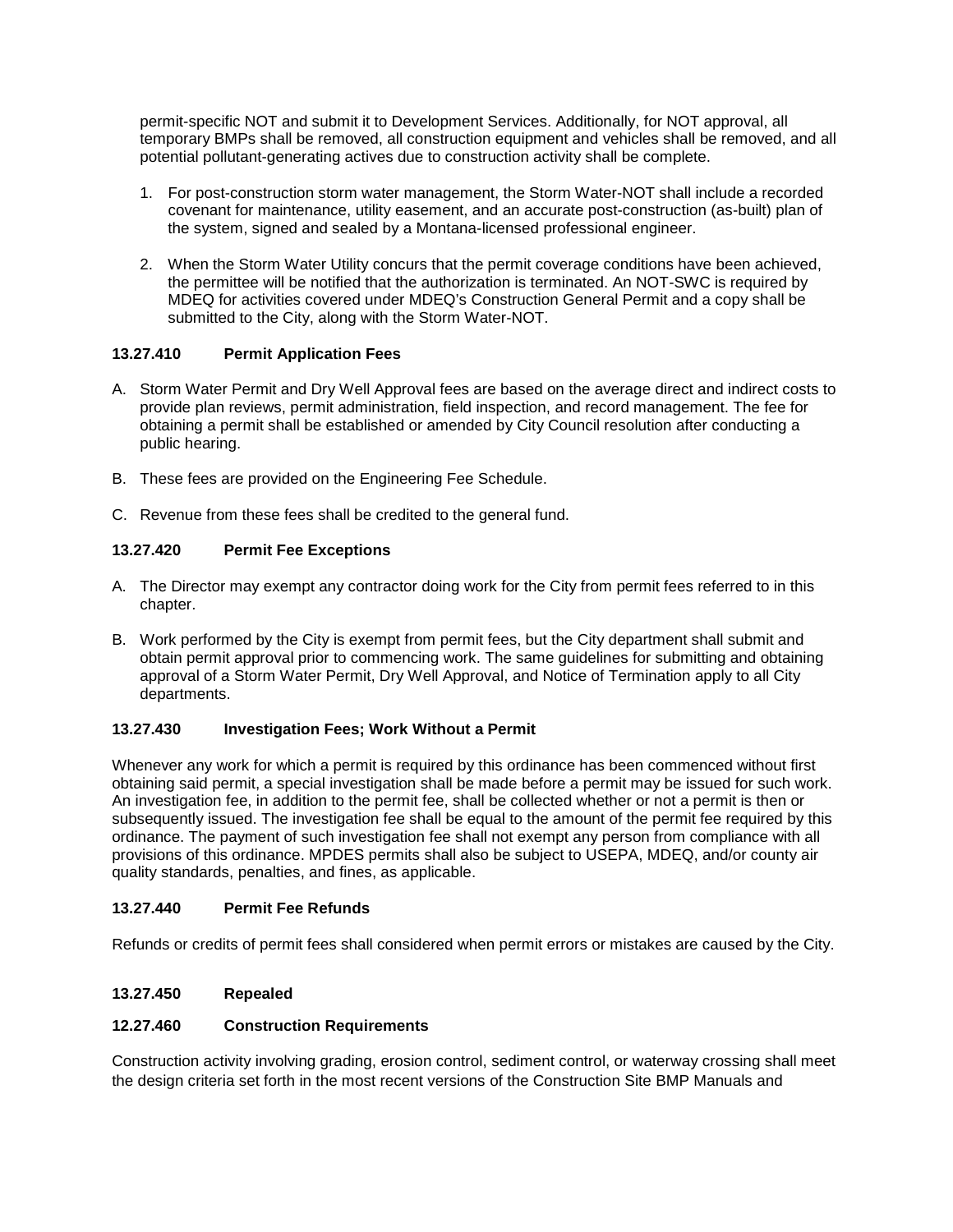administrative rules. The design criteria shall be adequate to prevent transportation of sediment from the site, to the satisfaction of the City.

- A. Permittees shall follow the minimum standards described as Non-Numeric Technology-Based Effluent Limits in the most current Construction General Permit.
- B. Concrete operations (e.g., washout and slurry) shall require BMPs that allow for the capture and disposal of generated pollutants.
- C. Clearing and Grading Requirements
	- 1. Clearing and grading of natural resources, such as water bodies and wetlands, shall not be permitted, except when in compliance with all other required permits.
	- 2. Clearing techniques that retain natural vegetation and retain natural drainage patterns shall be used.
	- 3. Phasing shall be required on all sites disturbing equal to or greater than 30 acres, with the size of each phase to be established at plan review and as approved by the City.
	- 4. Clearing, except that necessary to establish sediment control devices, shall not begin until all sediment control devices have been installed and have been stabilized.
- D. Construction Site Access Requirements
	- 1. Ingress and egress point BMPs shall mitigate the tracking of debris off site onto the right-of-way.
	- 2. At least one temporary access entrance shall be provided at all sites.
	- 3. Other measures may be required at the discretion of the City in order to ensure that sediment is not tracked onto public streets by construction vehicles, or washed into storm drains.
- E. Erosion Prevention Requirements
	- 1. Soil must be stabilized using recommended methods described in the Construction Site BMP Manuals.
	- 2. Soil stockpiles shall be stabilized or covered at the end of each workday.
	- 3. Techniques shall be employed to prevent the blowing of dust or sediment from the site.
	- 4. Techniques that divert upland runoff past disturbed slopes shall be employed.
- F. Noxious Weeds
	- 1. Disturbed areas shall be managed to prevent noxious weeds from becoming established in the short and long term. Per the Montana County Weed Control Act (§7-22-2101 to 2154, MCA), it is unlawful to permit noxious weeds to propagate.
	- 2. The City or County reserves the right to prioritize management of non-native species that are not listed as noxious weeds, for site-specific management.
	- 3. Permittees are responsible for ensuring their projects comply with state and local weed management regulations.
- G. Removal of Temporary BMPs
	- 1. Upon establishing 70% or greater permanent ground cover, all temporary storm water management control devices shall be removed.
- H. Sediment Control Requirements
	- 1. Where necessary, sediment controls shall be provided in the form of settling basins or sediment traps or tanks, temporary seeding, perimeter controls, or other methods described in the Construction Site BMP Manuals.
	- 2. Adjacent properties shall be protected by the use of a vegetative buffer, silt fence, fiber rolls, or other BMPs outlined in the Construction Site BMP Manuals.
- I. Activity involving waterways and watercourses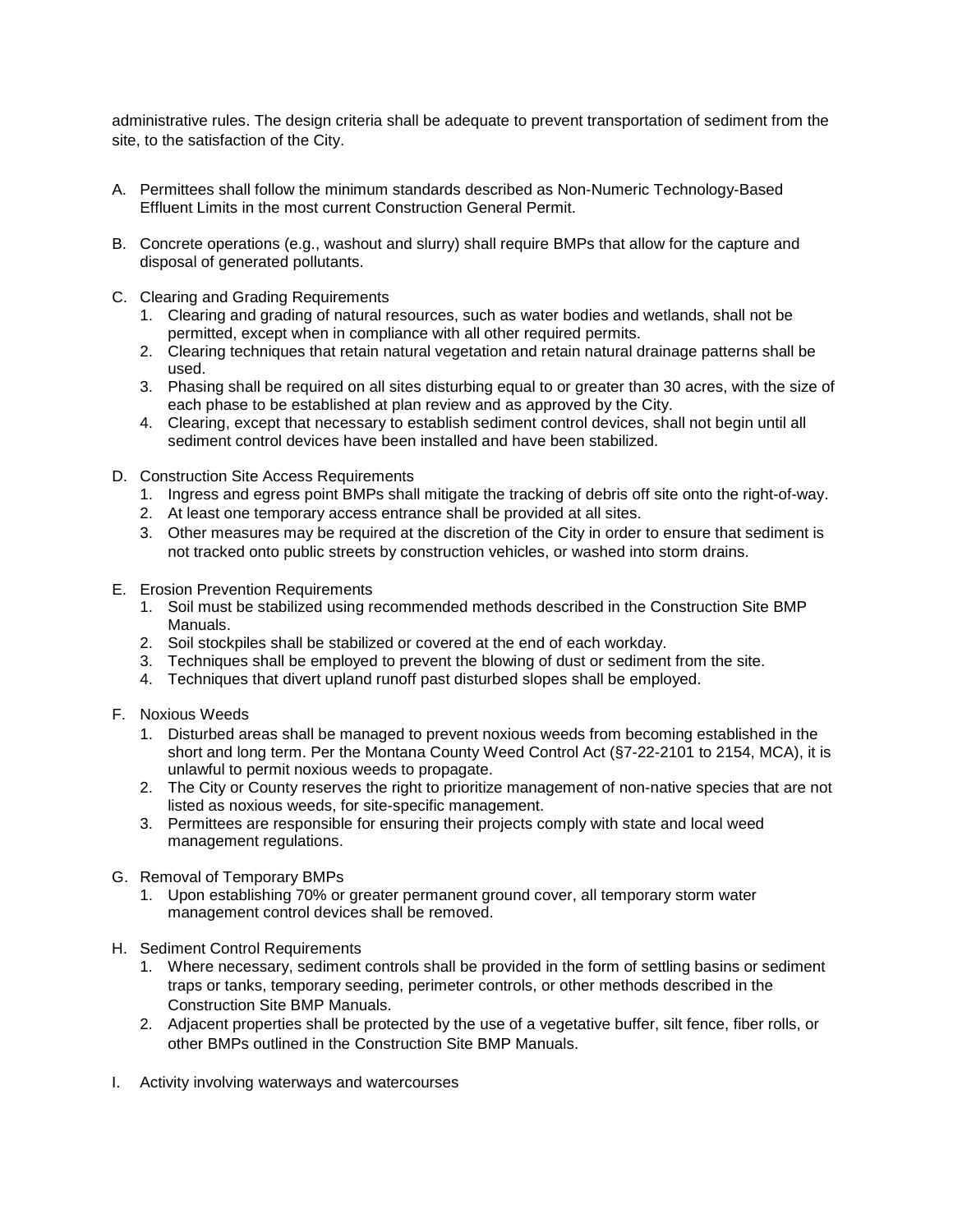- 1. When a watercourse must be crossed regularly during construction, a temporary stream crossing shall be provided and an approval obtained from the City and all other authorized permitting agencies.
- 2. When in-channel work is conducted, the channel shall be stabilized before, during and after work.
- 3. Stabilization adequate to prevent erosion must be provided at the outlets of all pipes and paved channels.
- 4. Stabilization methods shall follow those described in the Construction Site BMP Manuals or administrative rules.
- J. Winterization Requirements
	- 1. Winterization BMPs shall be implemented on projects prior to seasonal shut downs or downtime of one month or longer.

### <span id="page-15-1"></span>**13.27.470 Post-Construction Storm Water Management**

The permittee shall create, manage, and maintain post-construction storm water controls in accordance with the Post-Construction BMP Design Manual and any other applicable administrative rules. The permittee shall also comply with MMC §20.50.030, when applicable.

- A. When required, post-construction storm water management controls shall be designed to infiltrate, evapotranspire, and/or capture for reuse the post-construction runoff generated from the first 0.5 inches of rainfall from a 24-hour storm preceded by 48 hours of no measureable precipitation.
	- 1. For projects that cannot meet 100% of the runoff reduction requirement, the remainder of the runoff form the first 0.5 inches of rainfall must be either:
		- a. Treated onsite using post-construction storm water management control(s) expected to remove 80% total suspended solids (TSS);
		- b. Managed offsite within the same sub-watershed using post-construction storm water management controls designed to infiltrate, evapotranspire, and/or capture for reuse; or
		- c. Treated offsite within the same sub-watershed using post-construction storm water management control(s) expected to remove 80% TSS.
- B. Any new storm water outfalls to a named waterbody shall implement BMPs to reduce pollutant discharge to the maximum extent practicable.
- C. Riparian resource buffer areas (MMC §20.50.030) shall be clearly defined in the Storm Water Management Site Plan.
- D. A recorded utility easement, covenant for maintenance, and as-built plan for any required private storm water systems shall be provided in a form acceptable to the City with submission of the Storm Water-NOT.
	- 1. The utility easement shall provide sufficient space for vehicle or heavy machinery access for inspection and maintenance, as appropriate for the facility and determined by a Montana-licensed professional engineer.
	- 2. The covenant shall give the City the right to inspect the facilities and provide a guarantee to the City that the private storm water system will be maintained by the owner or operator, such that the facility will function as designed in perpetuity.

### **Article V. Inspection and Enforcement**

#### <span id="page-15-0"></span>**Sections:**

13.27.500 [Inspections](#page-16-0) 13.27.510 [Sampling, Testing, and Monitoring](#page-16-1) [13.27.520](#page-16-2) Violations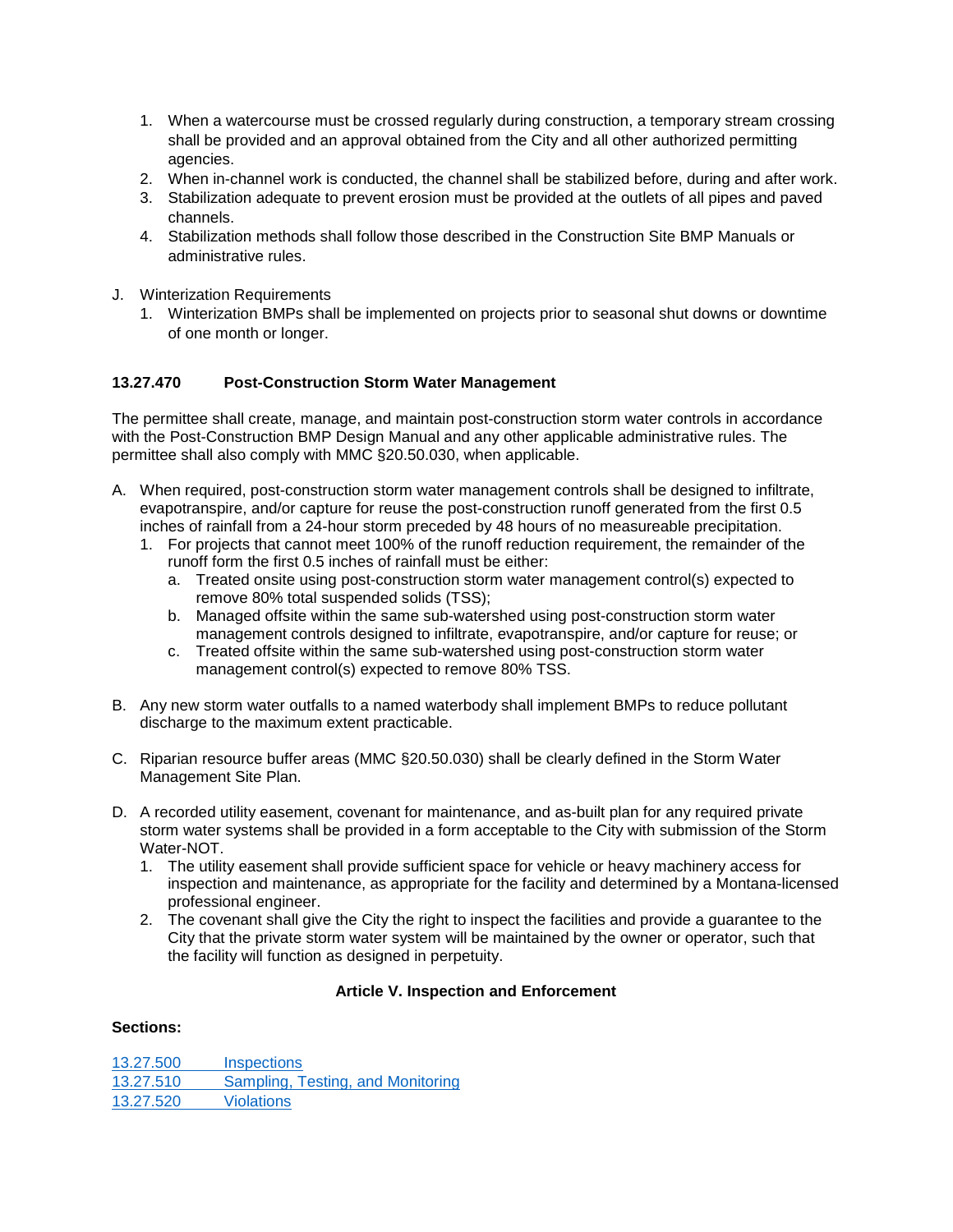| 13.27.530 | <b>Enforcement and Penalties</b>         |
|-----------|------------------------------------------|
| 13.27.540 | <b>Violation of the Clean Water Act</b>  |
| 13.27.550 | Concealment                              |
| 13.27.560 | <b>Civil Actions</b>                     |
| 13.27.570 | <b>Administrative Enforcement Powers</b> |
| 13.27.580 | Appeal                                   |
| 13.27.590 | <b>Disclaimer of Liability</b>           |
|           |                                          |

### <span id="page-16-0"></span>**13.27.500 Inspections**

An authorized agent may inspect—at a reasonable time and in a reasonable manner—the premises for which a permit application has been filed or the premises for which the City has issued a permit.

- A. The City will conduct all inspections of any activities within its jurisdiction that require a Storm Water Permit, Dry Well Approval, and/or Construction General Permit; and the City will conduct them pursuant to adopted administrative rules.
- B. During construction, sites will be inspected according to the Construction Inspection Frequency Determination.
- C. Once construction activities are completed, post-construction storm water management controls shall be inspected annually according to the Post-Construction Inspection Frequency Determination. Annual inspections and periodic maintenance are required to ensure the storm water system continues to function as designed. The City shall have the right to inspect all private postconstruction storm water management controls within the City limits but is not responsible for maintenance.
	- 1. Low- to medium- priority sites shall be self-inspected annually.
	- 2. High priority sites shall be inspected annually by the City.<br>3. All sites shall require a renewal of their Storm Water Perm
	- 3. All sites shall require a renewal of their Storm Water Permit every five years; and the City will inspect all sites upon renewal.

### <span id="page-16-1"></span>**13.27.510 Sampling, Testing, and Monitoring**

All sampling, testing, and monitoring conducted on any portion of the storm water system shall be conducted in accordance with adopted administrative rules. With the consent of the owner or occupant or with authorization from a court of competent jurisdiction, any authorized agent may establish on any property such devices as are necessary to conduct sampling or metering operations. During all inspections as provided herein, the authorized agent may take any samples deemed necessary. Samples shall be collected, stored, and transported in conformance with accepted sampling and testing standards and protocols.

#### <span id="page-16-2"></span>**13.27.520 Violations**

- A. Whenever the City finds that any permit conditions, or other conditions required by this chapter, have been violated or that a discharge of pollutants within the City's jurisdiction is taking place or has occurred, which may result in or has resulted in pollutants entering storm water, the storm water system, or state waters, the City will do one or more of the following:
	- 1. Issue an NOV

The NOV issued will notify the owner or operator of the violation and will describe what needs to be done to correct the violation, as well as the timeframe in which the correction is to be made. Storm Water Permit and/or Dry Well Approval violations shall result in the City issuing an NOV. The City shall determine the timeframe to correct the violation, based on the nature of the violation and the potential threat.

2. Require Corrective Action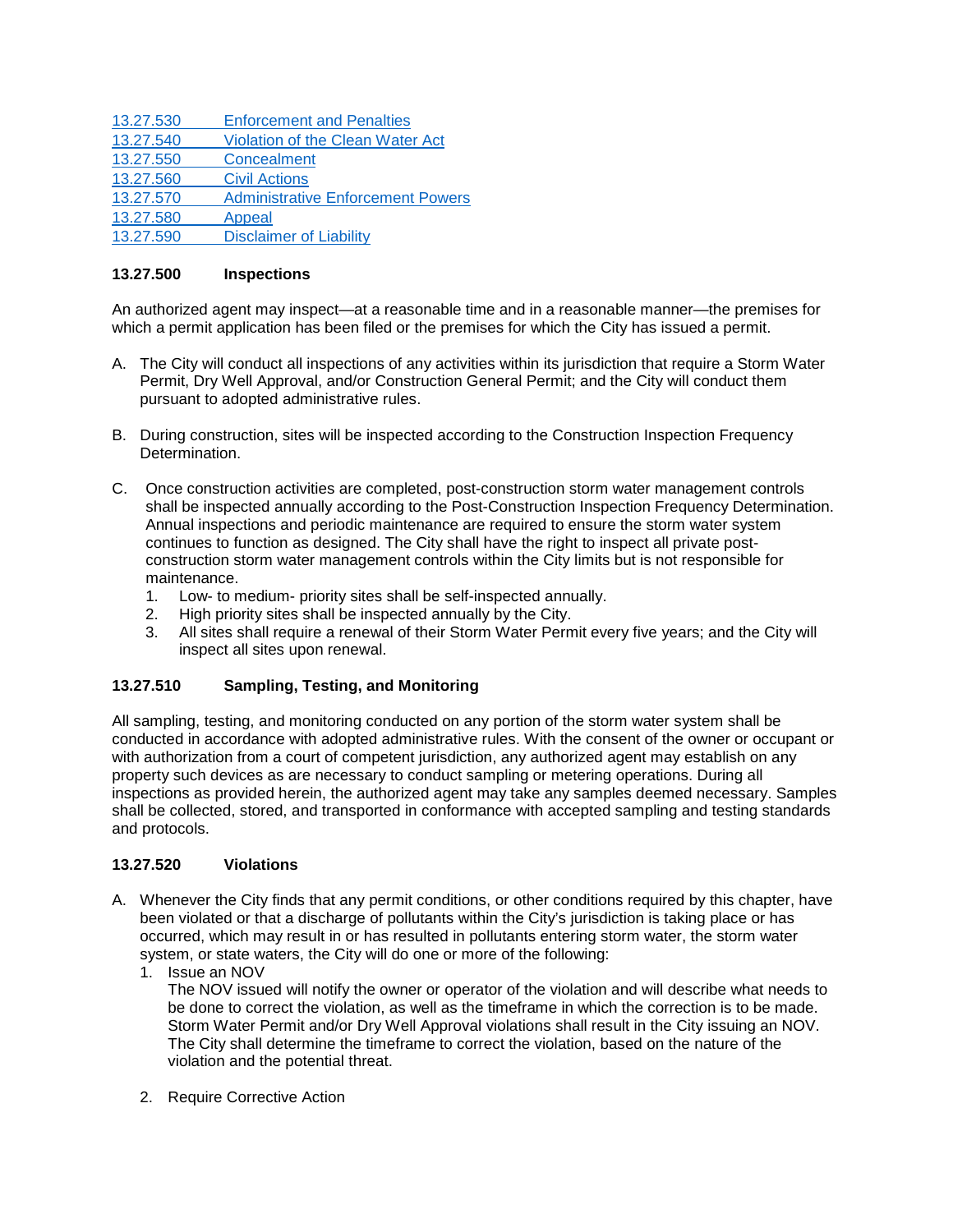The City will notify the responsible owner or operator in writing and give him or her the opportunity to remediate the affected property in accordance with the provisions of this chapter using a remediation plan approved by the Director.

- a. An authorized agent may issue a stop work order until the violation is corrected.
- b. Owners or operators shall submit remediation plans to and have them approved by the Director before remediation begins. The plan shall include, but is not limited to, a remediation schedule, a course of action, a list of personnel performing remediation work, and a list of equipment to be used.
- c. An authorized agent may enter private property, obtaining warrants when necessary, for the purpose of enforcing ordinances that affect the general welfare and public safety, as authorized in §7-1-4124(16), MCA.
- d. Failure to take corrective action shall result in suspension of the relevant permit.
	- (1) A suspended permit shall be reinstated without additional fees if it is resolved within seven days.
	- (2) A suspended permit that is not resolved within seven days shall not be reinstated; the permittee shall re-apply and re-purchase permit and shall be subject to permit fees.
- e. Failure to diligently pursue corrective action shall result in fines per the Storm Water Penalty Assessment and Escalation Table, which will be established by City Council resolution following a public hearing.
- B. The owner or operator shall take appropriate preventive action to ensure a violation does not recur.
- C. Whenever an authorized agent finds any potential pollutant—including but not limited to oil, earth dirt, grass, weeds, dead trees, tin cans, rubbish, refuse, or waste—upon the sidewalk or right-of-way abutting or adjoining any parcel of land or upon any parcel of land that is in close proximity to any portion of the storm water system and may result in the pollutant entering the storm water system, an authorized agent may give notice to the owner or operator to remove and lawfully dispose of the material. The owner or operator shall undertake the activities described in the notice and within the time frames set forth therein. If the owner or operator fails to conduct the activities as described in the notice, the Director may cause the required activities to be performed and have the cost assessed and invoiced to the property owner, as set forth in this chapter and adopted administrative rules.

### <span id="page-17-0"></span>**13.27.530 Enforcement and Penalties**

- A. If an owner or operator fails to take corrective actions on, or prior to, a required date on a reported or observed spill or the potential to release pollutants, including sediment, into the storm water system, the City, or a designated contractor, may remediate the affected property at the owner or operator's expense, if the owner or operator does not take corrective actions. The owner or operator shall reimburse the City for all expenditures pertaining to the corrective action.
- B. In addition to the penalties herein provided, any condition caused or permitted to exist in violation of any of the provisions of this chapter that the Director or designee considers to be an immediate threat to the public health, safety, and welfare and the environment may be summarily abated and/or restored by the City, or a designated contractor, with the owner or operator responsible to pay the costs of any abatement and restoration.
- C. An authorized agent may enter private property, for the purpose of enforcing ordinances that affect the general welfare and public safety, as authorized in §7-1-4124(16), MCA.
- D. Each day a violation continues shall constitute a new violation and fines will be assessed per the Storm Water Penalty Assessment and Escalation Table.
- E. Failure to pay the costs to the City, or a designated contractor, as described in this chapter may result in the City placing a lien against the property. Continued non-payment may result in the City pursuing payment as outlined in §7-13-4309, MCA.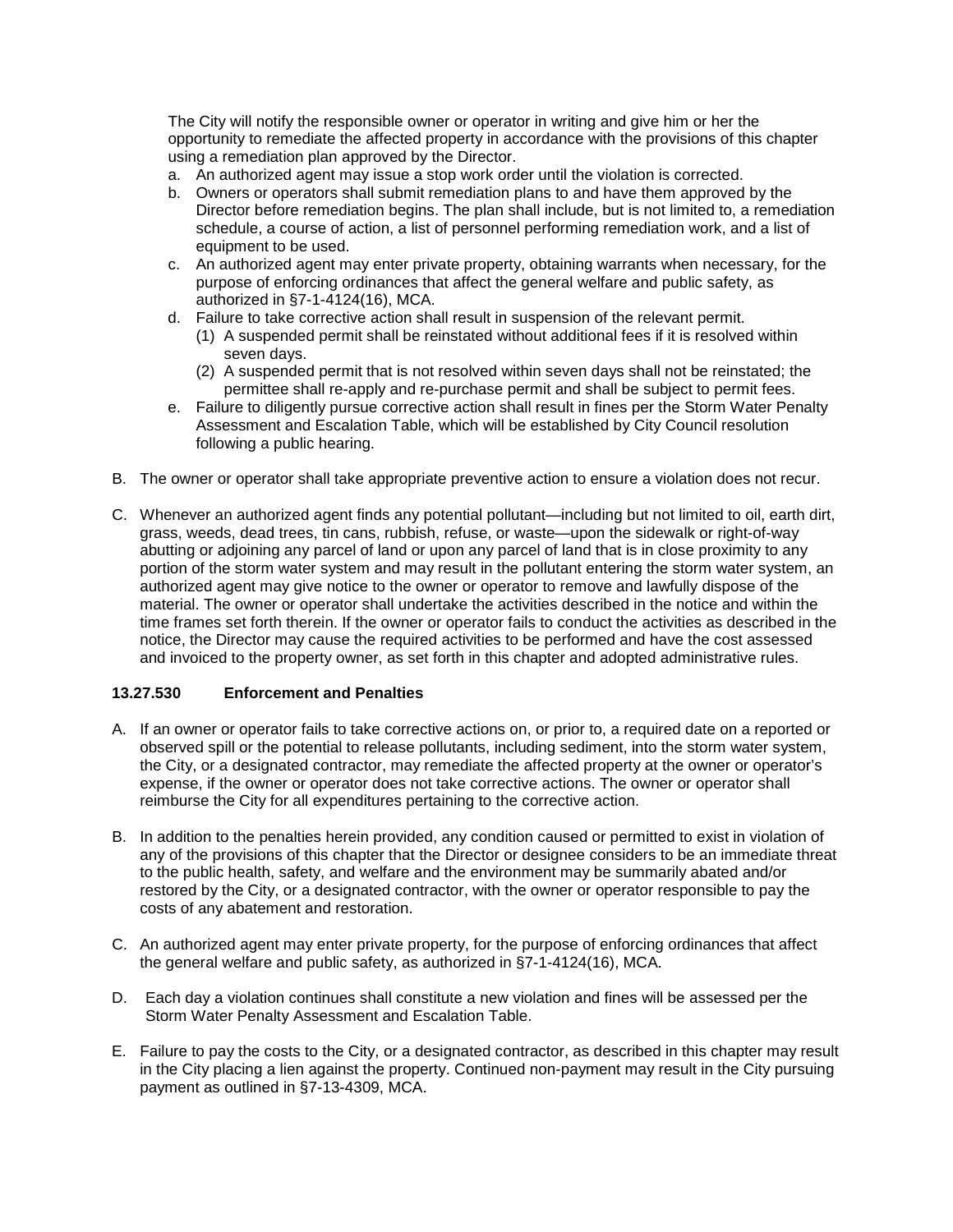F. Any person convicted of violating any of the provisions of this chapter, with the exception of a late payment of a storm water utility bill, may be charged with a misdemeanor. The maximum fine imposed shall be \$1000 per day and no imprisonment shall be imposed.

## <span id="page-18-0"></span>**13.27.540 Violation of the Clean Water Act**

Any owner or operator who violates any provision of this chapter or any provision of any permit issued pursuant to this chapter; discharges pollutants, waste, or wastewater, so as to cause an illicit discharge into the storm water system, or violates any cease and desist order, prohibition, or effluent limitation, may be in violation of the Clean Water Act and subject to the sanctions thereof, including civil and criminal penalties.

### <span id="page-18-1"></span>**13.27.550 Concealment**

Causing, permitting, aiding, abetting, or concealing a violation of any provision of this chapter shall constitute a violation of this chapter.

### <span id="page-18-2"></span>**13.27.560 Civil Actions**

In addition to any other remedies provided in this chapter, any violation of this chapter may be enforced by civil action brought by the City. In any such action, the City may seek, and the court shall grant, as appropriate, any or all of the following remedies:

- A. A temporary and/or permanent injunction.
- B. Assessment of the owner or operator in violation for the costs of any investigation, inspection, or monitoring survey which led to the establishment of the violation and for the reasonable costs of preparing and bringing legal action under this section.
- C. Costs incurred in removing, correcting, or terminating the adverse effects resulting from the violation.
- D. Compensatory damages for loss or destruction to water quality, wildlife, fish, and aquatic life. Assessments under this section shall be paid to the City to be used exclusively for costs associated with monitoring and establishing storm water discharge control systems and/or implementing or enforcing the provisions of this chapter.
- E. Fines to be paid to the City for MPDES permit violations.

### <span id="page-18-3"></span>**13.27.570 Administrative Enforcement Powers**

The City will enforce the requirements under the Construction General Permit for storm water discharges associated with construction activity in whole or in part as determined by the authorized agent and in accordance with this chapter, administrative rules, and MMC §13.26.

### <span id="page-18-4"></span>**13.27.580 Appeal**

Any person notified of non-compliance with this chapter or required to perform monitoring, analysis, reporting, and/or corrective action, who is aggrieved by the decision of the City's authorized agent, may appeal such decision in writing to the Director within 10 business days following the effective date of the decision or written notice. Upon receipt of such request, the Director shall request a report and recommendation from the City's authorized agent and shall set the matter for administrative hearing at the earliest practical date. At said hearing, Director may hear additional evidence, and may revoke, affirm, or modify the authorized agent's decision. The decision shall be final.

### <span id="page-18-5"></span>**13.27.590 Disclaimer of Liability**